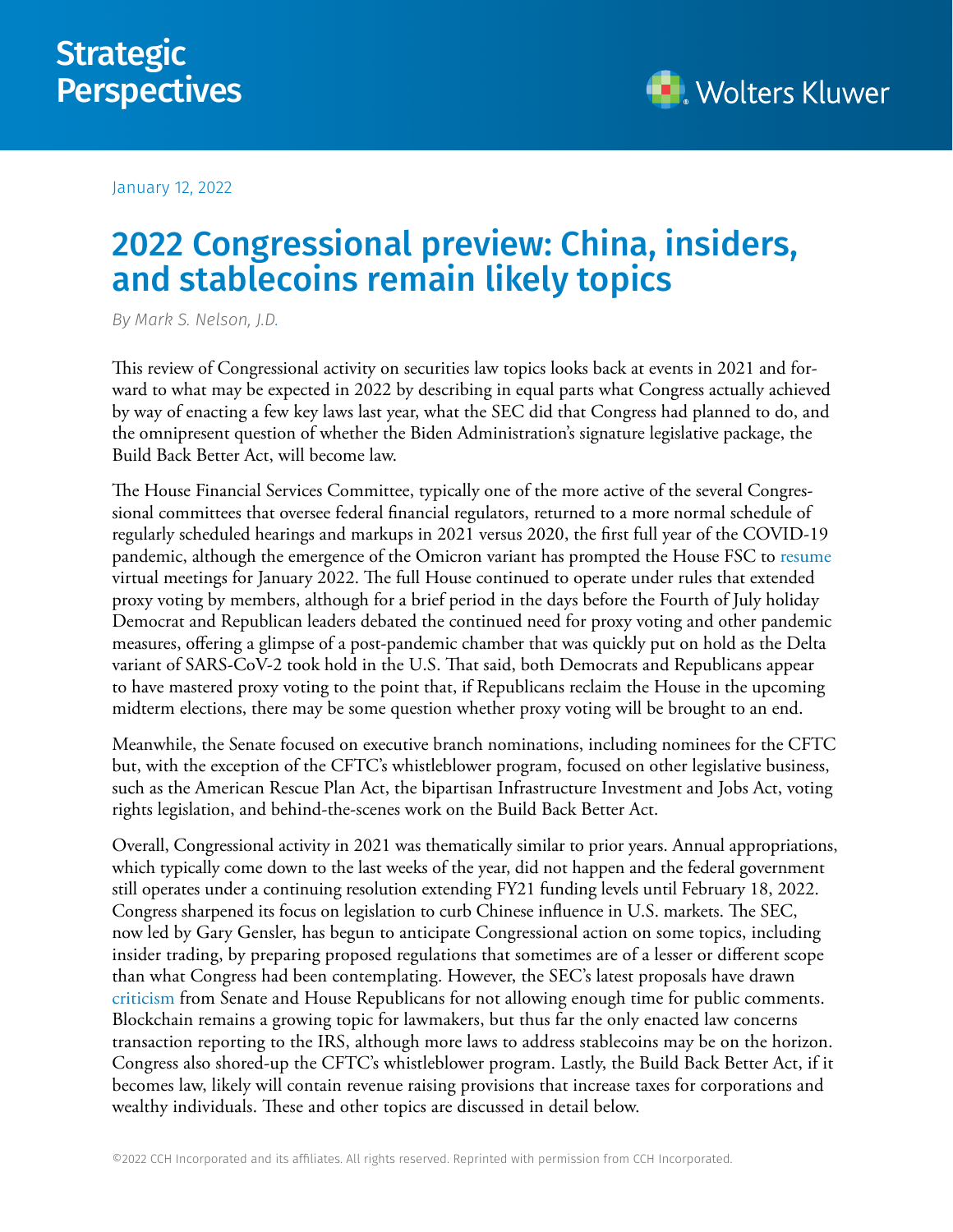## China: Human rights, auditing, and multinational mergers

In 2021, Congress doubled-down on its approach to China and that trend can be expected to continue in 2022 and likely beyond. Beginning with the CFIUS reforms enacted via the Foreign Investment Risk Review Modernization Act (FIRRMA) of 2018, Congress has continued to sharpen its focus on limiting the influence of Chinese companies in U.S. markets, especially those companies with ties to China's Communist government, as a way of blunting the growing economic and military rivalry between the U.S. and China. For public companies operating in the U.S., that focus has emphasized human rights, audit inspections, and multinational mergers and acquisitions.

**Uyghur forced labor bill.** The Senate passed a compromise version of the Uyghur Forced Labor Prevention Act (Pub. L. No. 117-78) (See, Congressional Record, December 14, 2021, regarding H.R. 6256, at [H7804-H7806\)](https://www.congress.gov/117/crec/2021/12/14/167/215/CREC-2021-12-14.pdf), which places the onus on U.S. companies to establish that their goods originating in the Xinjiang Uyghur Autonomous Region (XUAR) in China, where it is alleged that Uyghurs, Kazakhs, Kyrgyz, and members of other Muslim minority groups are subjected to human rights abuses by the Chinese government, are not the result of such forced labor.

The compromise version, however, dropped a securities disclosure requirement that appeared in the original House version of the bill while also resetting the effective date for the rebuttable presumption that is at the heart of the legislation to a time frame between the original House and Senate versions of the bill. Even without the securities disclosure provision, the bill emphasizes the social component of environmental, social, and governance (ESG) investing, and public companies may still need to make disclosures that are material to their businesses. President Biden [signed](https://www.whitehouse.gov/briefing-room/statements-releases/2021/12/23/bill-signed-h-r-6256/) the bill into law on December 23, 2021.

The most recent version of the Uyghur Forced Labor Prevention Act imposes a rebuttable presumption that certain goods produced in the XUAR are banned from U.S. markets. The presumption, however, could be overcome if the Commissioner of U.S. Customs and Border Protection determines: (1) that the importer of record fully complied with applicable guidance and regulations and has completely and substantively responded to all inquiries for information submitted by the commissioner to ascertain whether the goods were mined, produced, or manufactured with forced labor; and (2) by clear and convincing evidence, that the good, ware, article, or merchandise was not mined, produced, or manufactured wholly or in part by forced labor. Upon determining to lift the ban, the commissioner must submit a report to Congress identifying the good and the evidence considered.

The compromise version largely tracks the original Senate version of the bill [\(S. 65](https://www.congress.gov/117/bills/s65/BILLS-117s65es.pdf)) that was sponsored by Sen. Marco Rubio (R-Fla). The earlier House version [\(H.R. 1155\)](https://docs.house.gov/billsthisweek/20211206/BILLS-117hr1155-SUSv1.pdf), sponsored by Rep. Jim McGovern (D-Mass), provided for a rebuttable presumption but under slightly different terms. With respect to the timing of the implementation of the ban, the original House version of the bill provided for an effective date 120 days after enactment, while the Senate version provided for an effective date 300 days after enactment. The compromise version of the bill provides for an effective date 180 days after enactment.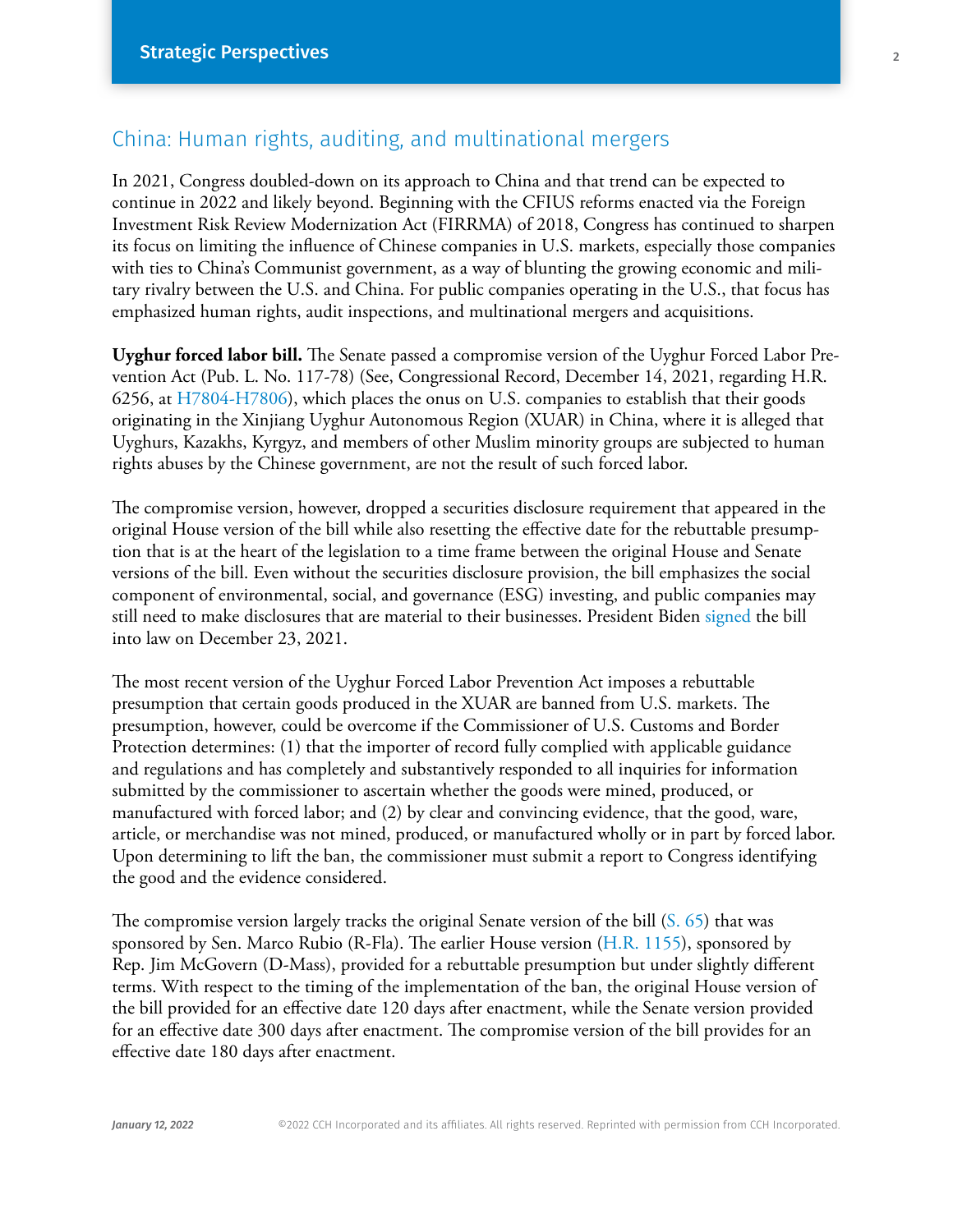The Uyghur Forced Labor Prevention Act's rebuttable presumption would, like other bills addressing human rights issues (e.g., conflict minerals disclosures under securities regulations), provide for a sunset date. The compromise version of the bill provides for termination of the rebuttable presumption and of other provisions in the bill on the earlier of eight years after enactment or the date the president submits to Congress a determination that the Chinese government has ended mass internment, forced labor, and any other gross violations of human rights experienced by Uyghurs, Kazakhs, Kyrgyz, Tibetans, and members of other persecuted groups in the XUAR. By comparison, the conflict minerals provision contained in Dodd-Frank Act Section 1502 strips the president of such discretion for an initial period of five years (i.e., "on the date on which the President determines and certifies to the appropriate congressional committees, *but in no case earlier than* the date that is one day after the end of the five-year period beginning on the date of the enactment" (emphasis added)).

Other general provisions in the Uyghur Forced Labor Prevention Act would provide for: (1) the development of an enforcement strategy; (2) the development of a related diplomatic strategy, and (3) the imposition of sanctions. However, the compromise version of the bill and the original Senate bill do not include the original House provision requiring a determination by the Secretary of State on whether Chinese actions in the XUAR constitute crimes against humanity or genocide.

**Audit inspections.** The Holding Foreign Companies Accountable (HFCA) Act (Pub. L. No. 116-222), which became law December 18, 2020, created a process by which the SEC can delist foreign companies whose audit work papers cannot be inspected by the Public Company Accounting Oversight Board because of policy positions taken by a company's PCAOB-registered auditor's home country regulators. The SEC has taken steps to finalize a set of interim rules implementing portions of the HFCA Act (Holding Foreign Companies Accountable Act Disclosure, [Release No. 34–91364](https://www.govinfo.gov/content/pkg/FR-2021-04-05/pdf/2021-06292.pdf), March 18, 2021; Holding Foreign Companies Accountable Act Disclosure, [Release No. 34–93701,](https://www.govinfo.gov/content/pkg/FR-2021-12-09/pdf/2021-26528.pdf) December 2, 2021).

The PCAOB also has adopted a final rule creating a framework for making determinations under the HFCA Act, while also issuing its first such designations for PCAOB-registered public accounting firms headquartered in mainland China and in Hong Kong, a Special Administrative Region of the People's Republic of China (Rule Governing Board Determinations Under the Holding Foreign Companies Accountable Act, [PCAOB Release No. 2021-004](https://pcaob-assets.azureedge.net/pcaob-dev/docs/default-source/rulemaking/docket048/2021-004-hfcaa-adopting-release.pdf?sfvrsn=f6dfb7f8_4), September 22, 2021; [HFCA](https://pcaob-assets.azureedge.net/pcaob-dev/docs/default-source/international/documents/104-hfcaa-2021-001.pdf?sfvrsn=acc3b380_4)  [Determination Report](https://pcaob-assets.azureedge.net/pcaob-dev/docs/default-source/international/documents/104-hfcaa-2021-001.pdf?sfvrsn=acc3b380_4), December 16, 2021).

PCAOB Acting Chair Duane M. DesParte explained in a press release announcing the PCAOB's determinations that "[t]o protect investors and to carry out the PCAOB's mandate, our inspectors and investigators need consistent access across all jurisdictions to the audit work performed for public companies in U.S. capital markets." DesParte later suggested that the PCAOB would still prefer to have better relations with Chinese audit regulators. "We remain interested in a relationship with PRC authorities that facilitates the access necessary to oversee PCAOB-registered audit firms in mainland China and Hong Kong, consistent with the robust international regulatory cooperation we experience everywhere else in the world," said DesParte.

The SEC's Division of Corporation Finance also has issued a sample staff comment letter, portions of which staff may send to China-based companies. The sample letter, for example,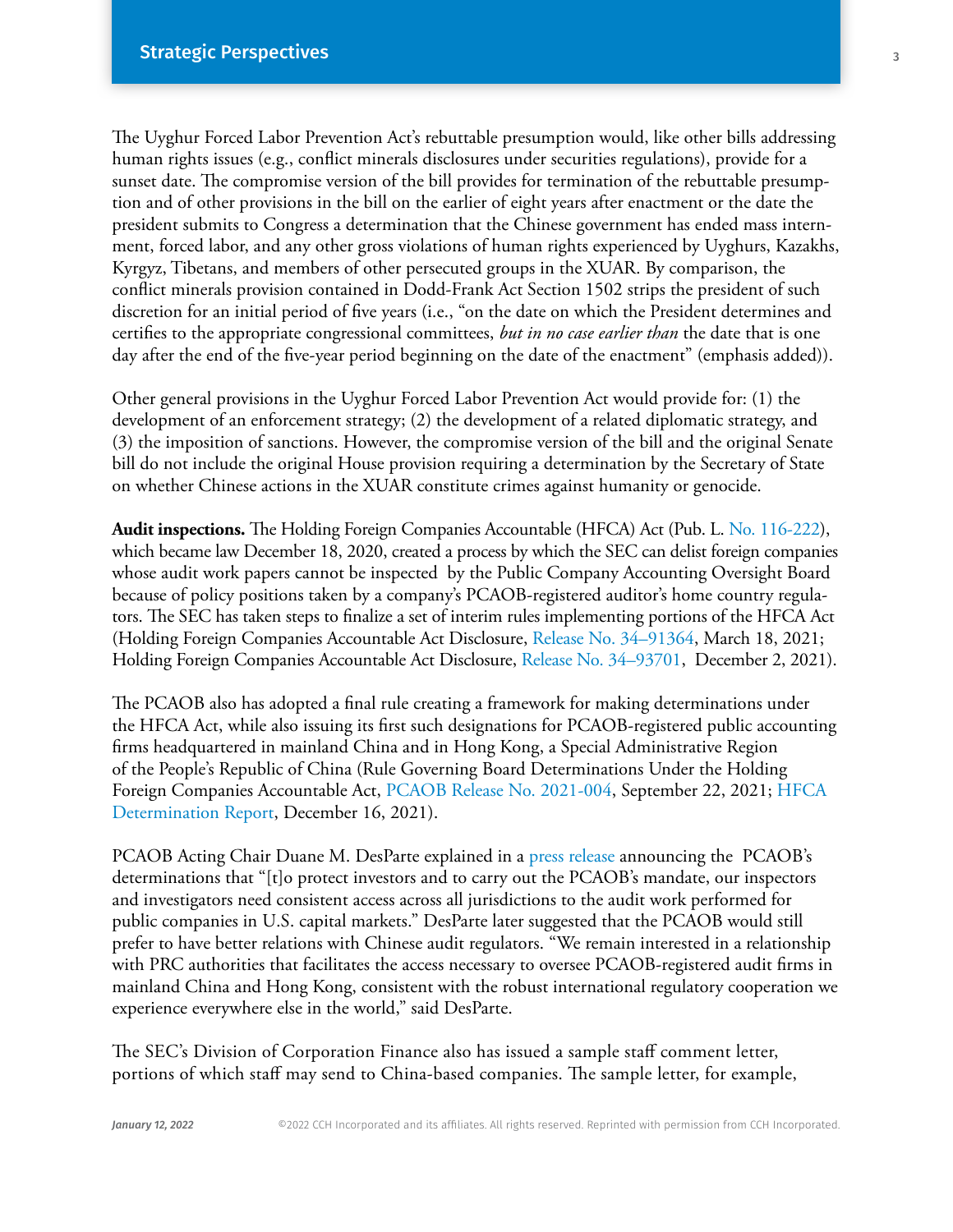indicated that SEC may ask China-based companies how they plan to address the potential impact on them from implementation of the HFCA Act. The sample letter further suggests questions SEC staff may have for China-based companies regarding China-based sponsors of special purpose acquisition companies (SPACs) and the variable interest entity (VIE) structure used by many China-based companies.

Going forward, it is possible that Congress may enact more legislation addressing China-based companies. For one, the Accelerating Holding Foreign Companies Accountable Act [\(S. 2184;](https://www.congress.gov/117/bills/s2184/BILLS-117s2184cps.pdf) [H.R. 6285\)](https://www.congress.gov/117/bills/hr6285/BILLS-117hr6285ih.pdf), sponsored by Sen. John Kennedy (R-La) and Rep. Brad Sherman (D-Calif), would shorten the compliance period threshold in the HFCA Act from three years to two years. In other words, if the Commission determines that a covered issuer has two (instead of three) consecutive non-inspection years (i.e., the PCAOB cannot inspect the company's auditors), the Commission must prohibit the securities of the covered issuer from being traded on a national securities exchange or via other modes of trading such as over-the-counter markets. The bill passed the Senate by unanimous consent on June 22, 2021. "I'm pleased to see the Senate take a huge step today by voting to give the SEC the ability to kick fraudulent Chinese companies off U.S. exchanges more quickly. I hope the House sends this common-sense bill to the president's desk before foreign companies swindle more workers and families here at home," said Sen. Kennedy in a press release following the vote.

Second, the No IPOs for Unaccountable Actors Act (S. 1914), sponsored by Sen. Marco Rubio (R-Fla), would require the SEC to bar IPOs of companies from jurisdictions that do not allow PCAOB inspections of public company auditors. The premise of the bill is to confront foreign companies seeking to list on U.S. exchanges before they have listed whereas the HFCA Act addresses foreign companies that already have listed on U.S. exchanges. "There is no reason why China should be able to bypass our securities laws yet reap the benefits of listing on our exchanges. It's time for China to play by the rules and cease exploiting the openness of U.S. capital markets," said Sen. Rubio in a [press release](https://www.rubio.senate.gov/public/index.cfm/press-releases?ID=BAE3E336-D0DA-4298-A285-B8820A5A782E) announcing the bill.

**CFIUS legislation.** Congress also has continued to focus on multinational mergers. In 2018, enactment of the FIRRMA bolstered the ability of CFIUS to scrutinize Chinese merger activity in the United States. Two bills proposed in 2021 would further enhance CFIUS's authorities.

For one, Sen. John Kennedy (R-La) and Rep. Chris Stewart (R-Utah) introduced the Exposing China's Belt and Road Investment in America Act of 2021 ([S. 3038;](https://www.congress.gov/117/bills/s3038/BILLS-117s3038is.pdf) [H.R. 5806](https://www.congress.gov/117/bills/hr5806/BILLS-117hr5806ih.pdf)), which would provide for CFIUS review of investments that China-controlled businesses make on U.S. soil. Specifically, the bill would require CFIUS to review any investment that is made by a foreign person that involves the acquisition of real estate in the U.S., the establishment of a U.S. business on such real estate, and results in the Chinese government's direct or indirect control of that U.S. business.

The Kennedy-Stewart bill also is included in Section 115 of Title I of the Countering Communist China Act (H.R. 4792), sponsored by Rep. Jim Banks (R-Ind), which is a comprehensive bill that addresses a variety of topics, including Chinese influence in U.S. markets, the origins of SARS-Cov-2 (COVID-19), supply chains, research and development, education, human rights (including regarding the XUAR and Taiwan), defense and national security, and intellectual property.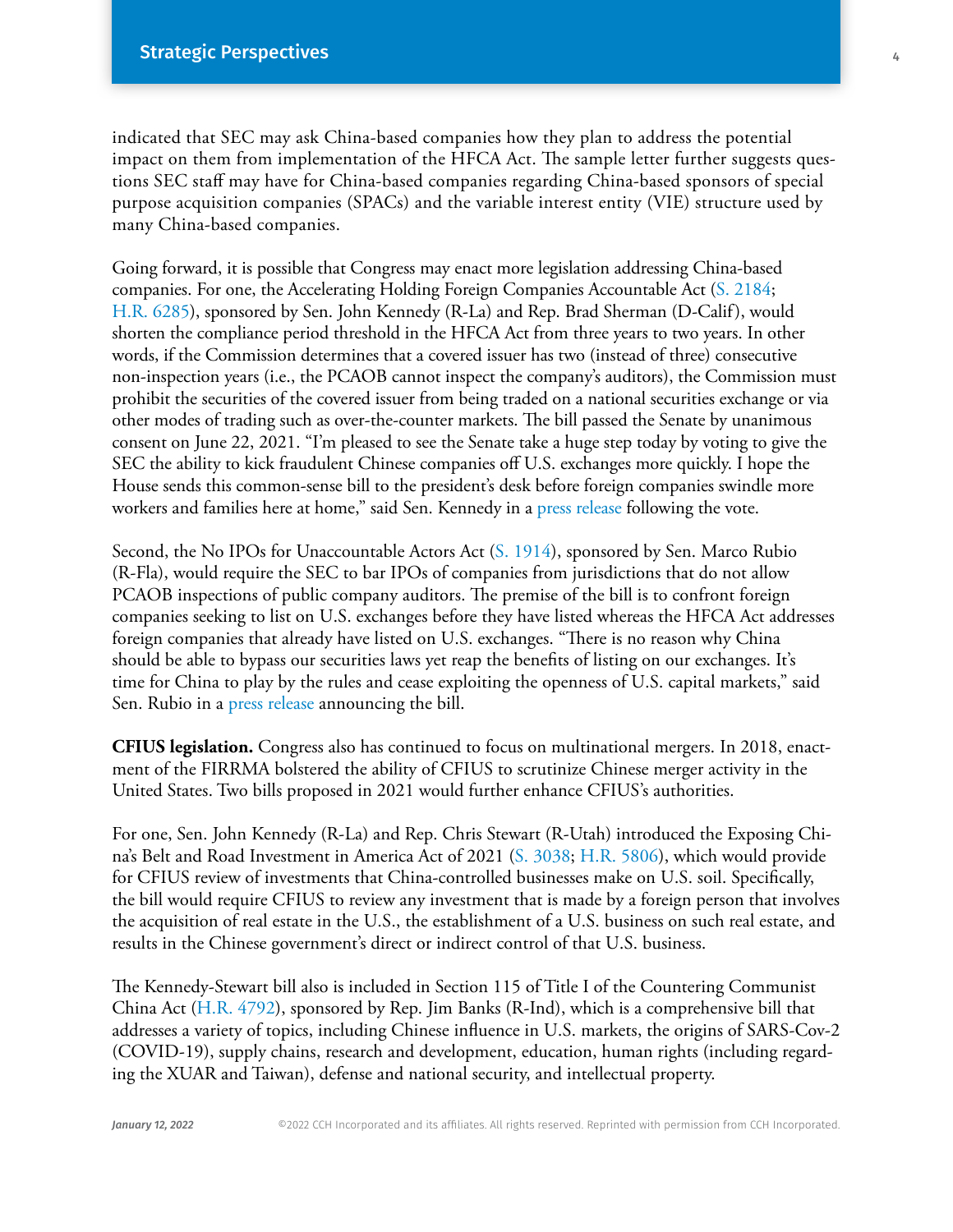Second, the Food Security is National Security Act of 2021 (S. 3089), sponsored by Sen. Chuck Grassley (R-Iowa), would expand the membership of CFIUS to include the Secretary of Agriculture and the Secretary of Health and Human Services. The bill has substantial bipartisan support from Sen. Debbie Stabenow (D-Mich), who also is Chair of the Senate Agriculture Committee, as well as from Sen. Joni Ernst (R-Iowa), and Sen. Jon Tester (D-Mont).

Senators Grassley and Stabenow stated the purpose of the bill in a [joint press release.](https://www.grassley.senate.gov/news/news-releases/grassley-stabenow-ernst-tester-introduce-bipartisan-legislation-to-protect-american-agricultural-interests-in-foreign-acquisitions) According to Sen. Grassley, "[w]ith foreign investments from around the world going to American farmland and agricultural companies that are critical to the nation's supply chain it's important that we provide adequate oversight into these investments." Said Sen. Stabenow: "As foreign entities continue their acquisitions of U.S. food and agriculture companies, American farmers and families deserve to know these transactions receive proper scrutiny. This bill ensures that the U.S. has the appropriate tools and people in place to safeguard America's food security, food safety, biosecurity, and the highly competitive U.S. farm sector as a whole."

The motivation for the proposed Food Security is National Security Act is partially based on the 2013 announcement that Shuanghui International Holdings Limited and Smithfield Foods, Inc. would merge to form one of the largest food processing companies in the world. Shuanghui International Holdings Limited and Smithfield Foods announced that the merger had received CFIUS clearance via a Definitive Schedule 14A filed on September 9, 2013.

#### Whistleblowers, nominations, and CFTC reauthorization

Lawmakers acted at mid-year 2021 to reinforce the financial stability of the CFTC's whistleblower program in anticipation that the CFTC might approve a large enough whistleblower award to jeopardize the agency's back-office operations that facilitate the making of such awards. In other developments, the president sent fresh nominations to the Senate for several new CFTC commissioners. Moreover, now-Chairman Rostin Behnam and members of the Senate Agriculture Committee appeared to agree on the need to reauthorize the CFTC at Behnam's October 2021 confirmation hearing but it remains unclear if current lawmakers will have any more success than their immediate predecessors in moving a reauthorization bill, which has yet to be introduced in the 117th Congress.

**Whistleblower program financing.** The House passed a bill that would allow the CFTC to devote up to \$10 million to fund the operation of parts of its whistleblower program related to customer education and non-awards expenses. Lawmakers said the legislation was needed to shore up the CFTC's whistleblower program in the event that awards paid to eligible whistleblowers deplete funds for related educational and administrative expenses. The bill (Pub. L. No.  $117-25$ ), sponsored by Sen. Chuck Grassley (R-Iowa), previously passed the Senate by unanimous consent in late May. The House passed the bill as part of a package of bills considered en bloc by a vote of 325-103. The underlying bill became law on July 6, 2021.

Specifically, the law provides for the creation of a separate account at the Treasury Department into which the Commission must deposit up to \$10 million from the CFTC's Customer Protection Fund for the purpose of sustaining customer education initiatives and for paying non-awards expenses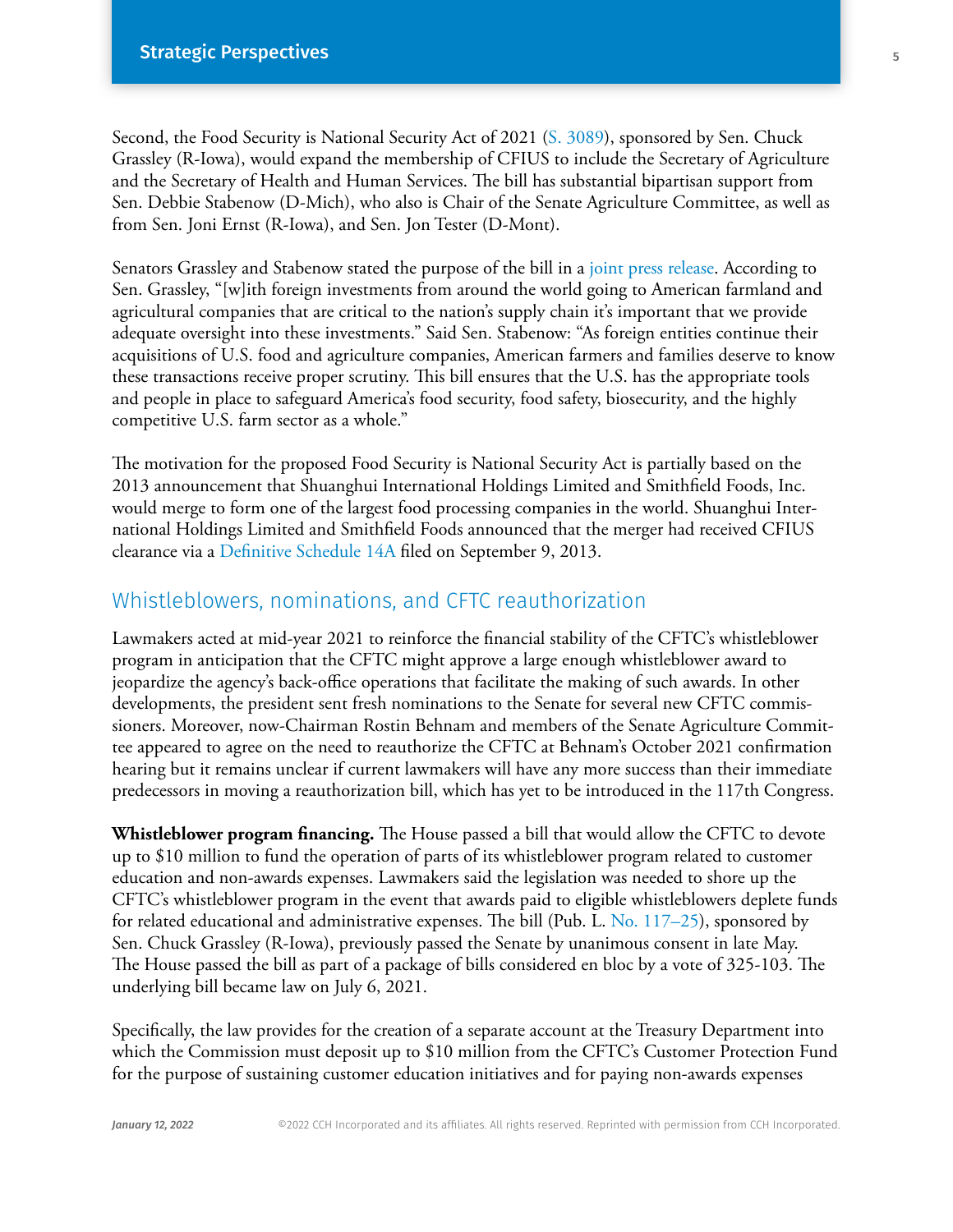associated with the Commission's whistleblower program. The separate account would be available until October 1, 2022, after which date any remaining funds would have to be transferred back to the Customer Protection Fund.

By way of background, the CFTC's Customer Protection Fund was created more than a decade ago by Dodd-Frank Act Section 748 as part of the swaps and derivatives reform provisions contained in Title VII of the Act. The Customer Protection Fund provision, housed in Commodity Exchange Act Section 23(g), was designed to cover the expenses of awards paid to whistleblowers and the costs of related customer education initiatives. Deposits into the Customer Protection Fund include monetary sanctions the CFTC collects in enforcement actions and that are not distributed to victims unless the fund's balance exceeds \$100 million at the time a monetary judgment is collected.

In October 2021, the CFTC [announced](https://business.cch.com/srd/8453-21.pdf) a \$200 million [award](https://business.cch.com/srd/No21-WB-07.pdf) to a single whistleblower, the agency's largest award to date. The CFTC explained that the whistleblower had provided information that led to the successful conclusion of an open investigation and aided related actions by another U.S. regulator and a foreign regulator. The whistleblower, however, did not qualify for an award related to a state enforcement action because the whistleblower's information was not shared with the state regulator.

**SEC and CFTC nominations.** SEC Commissioner Elad Roisman has announced his intention to leave the Commission by the end of January 2022. Roisman was the point person during the Jay Clayton-led SEC for proxy reforms and many of his recommendations were adopted by the Commission regarding shareholder proposals and proxy advisers, although under the leadership of current Chair Gary Gensler, those regulatory changes face the prospect of significant rollbacks. Roisman joined the Commission in 2018 and his term was set to expire in 2023. Roisman's departure would leave the Commission down one member, but onetime Acting Chair Allison Herren Lee's term also will expire in 2022. As a result, the Senate will likely deal with at least two SEC nominations in the upcoming year.

The CFTC in 2022 also will have a very different look and feel at the top now that Rostin Behnam has been confirmed to be permanent chair after having served as acting chair for most of 2021. Behnam was confirmed as a commissioner and as chair on December 15, 2021 by the Senate by unanimous consent (See, *Congressional Record*, December 15, 2021, at [S9205](https://www.congress.gov/117/crec/2021/12/15/167/216/CREC-2021-12-15.pdf)). Behnam, who was sworn in as chair on January 4, 2022, will serve a term set to expire on June 19, 2026.

The composition of the remainder of the Commission also will change dramatically with the impending April 2022 [departure](https://www.cftc.gov/PressRoom/SpeechesTestimony/stumpstatement120921) of Dawn Stump and the pending nominations of Summer Mersinger and Caroline D. Pham. Mersinger most recently was chief of staff to Commissioner Stump and as the director of Legislative and Intergovernmental Affairs. Mersinger has a total of more than 17 years of federal government service. Pham is currently a Managing Director at Citi and is head of market structure for strategic initiatives in Citi's Institutional Clients Group. Pham also represents Citi on the Executive Committee of the Chamber of Digital Commerce. Previously, Pham was Special Counsel and Policy Advisor to former CFTC Commissioner Scott O'Malia. President Biden announced his intent to nominate Mersinger and Pham the same day the Senate confirmed Behnam as chair. Both nominations have been [formally sent](https://www.whitehouse.gov/briefing-room/statements-releases/2022/01/07/nominations-sent-to-the-senate-55/) to the Senate as of January 7, 2021.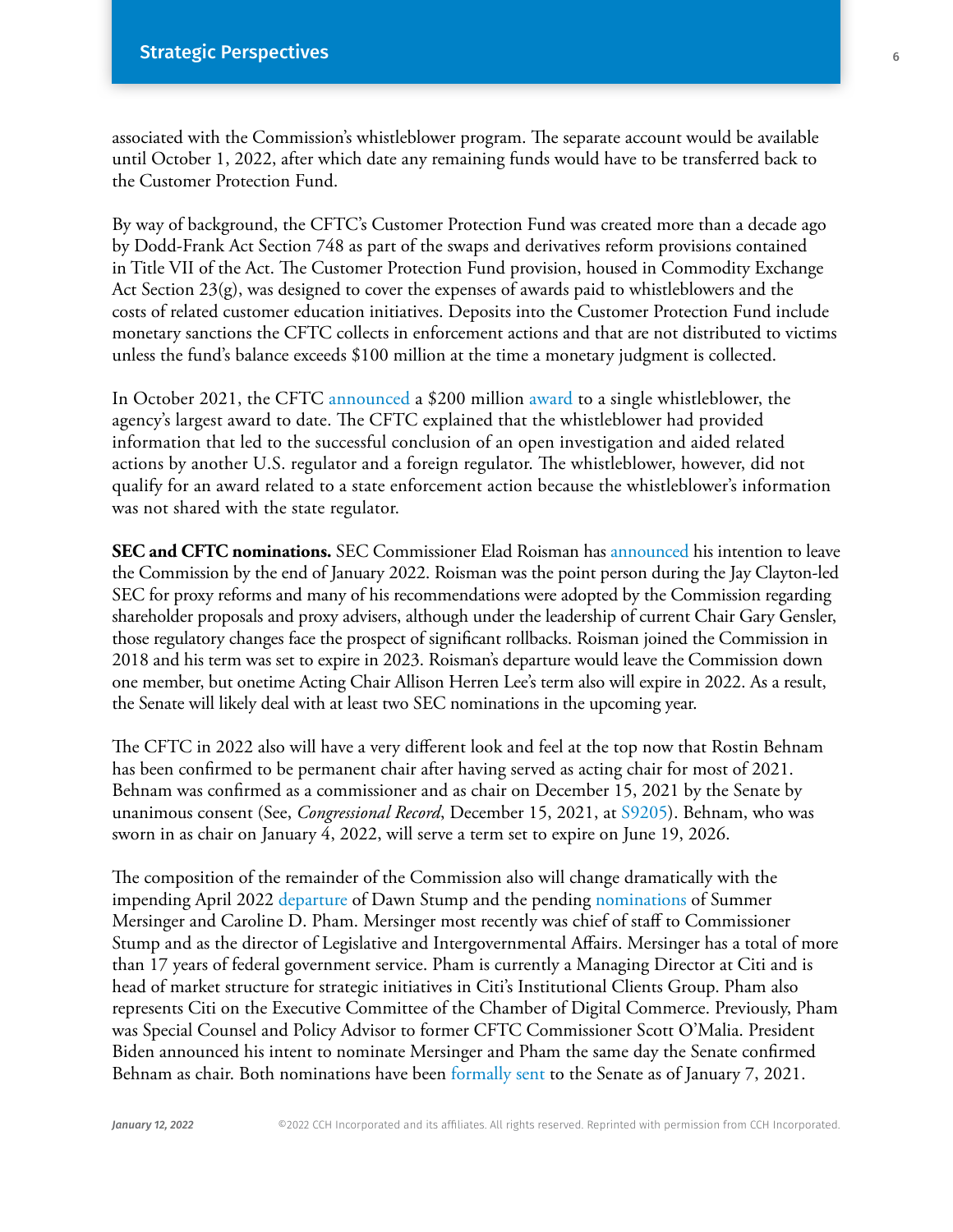In September, President Biden [announced](https://www.whitehouse.gov/briefing-room/statements-releases/2021/09/13/president-biden-announces-10-key-nominations-2/) his intent to nominate Kristin N. Johnson to replace Brian D. Quintenz, whose term as a CFTC commissioner had expired, and to also nominate Christy Goldsmith Romero. Johnson is currently the Asa Griggs Candler Professor of Law at Emory University School of Law, where she concentrates her work on financial risk, complex financial products, and derivatives. Romero is the Special Inspector General for the Office of the Special Inspector General for the Troubled Asset Relief Program (SIGTARP) and previously was an adjunct law professor, in which role she taught classes in securities regulation, cryptocurrency regulation, and federal oversight. Romero would replace former CFTC chair Heath P. Tarbert. Johnson's and Romer's nominations were formally sent to the Senate on January 4, 2022.

**Prospects for CFTC reauthorization bill.** The prospects for Congress enacting a CFTC reauthorization bill will likely turn on whether lawmakers have the will to advance a bill that is laden with fewer partisan policy provisions and instead emphasizes the formal maintenance of the CFTC as an important federal financial regulatory agency. At Behnam's confirmation hearing to be chair in October 2021, Sen. Mike Braun (R-Ind) asked Behnam about the need for Congress to formally reauthorize the CFTC. Senator Braun suggested that an extended period without a reauthorization bill is an "anomaly" and should not be "routine" (See [video](https://www.agriculture.senate.gov/hearings/to-consider-the-following-nomination-the-honorable-rostin-behnam-of-maryland-to-be-chairman-and-a-commissioner-of-the-commodity-futures-trading-commission) of Senate confirmation hearing for the Hon. Rostin Behnam to be CFTC chair, October 27, 2021, beginning at 1:14:00).

Behnam replied that the "doors have been open and we're doing our job and fulfilling our mission regardless of the lack of authorization." Behnam said reauthorization is important for agency morale and that it is important to have a mandate from the CFTC's authorizing committee so the agency can do its job. Behnam pledged to work with lawmakers to produce a smart, balanced, and measured reauthorization bill that addresses new challenges that have arisen both domestically and abroad. Behnam also said that having been acting chair for the last nearly 10 months that he had also observed the repercussions of recent budget uncertainty at the agency.

Both prior House Agriculture Committee Chairs Collin Peterson (D-Minn) (lost reelection) and K. Michael Conaway (R-Texas) (retired) can mutually lament their unsuccessful efforts in the years before the 117th Congress to enact an already long overdue CFTC reauthorization bill when they respectively held that committee's chairmanship, Peterson during the 116th Congress [\(H.R. 4895;](https://www.congress.gov/116/bills/hr4895/BILLS-116hr4895rh.pdf) [H.R. 6197](https://www.congress.gov/116/bills/hr6197/BILLS-116hr6197ih.pdf)) (H.R. 4895 was reported by the Agriculture Committee by voice vote and placed on the House calendar in November 2019 but never received a vote by the full House; H.R. 6197 was never acted upon after introduction), and Conaway during the 115th Congress [\(H.R. 238](https://www.congress.gov/115/bills/hr238/BILLS-115hr238rfs.pdf)) (passed House in January 2017 by a vote of 239-182). In both cases, it was largely differing views of how the CFTC should regulate swaps and derivatives and other CFTC structural reform provisions that upended each of the reauthorization bills.

With new Democratic leadership of the House Agriculture Committee, Rep. David Scott (D-Ga), and of the Senate Agriculture Committee, Sen. Debbie Stabenow (D-Mich), perhaps the result will be different. In any event, the CFTC will likely continue to face challenges in obtaining a sufficient annual appropriation given that the FY22 appropriations process has already produced two continuing resolutions to maintain FY21 funding levels into 2022.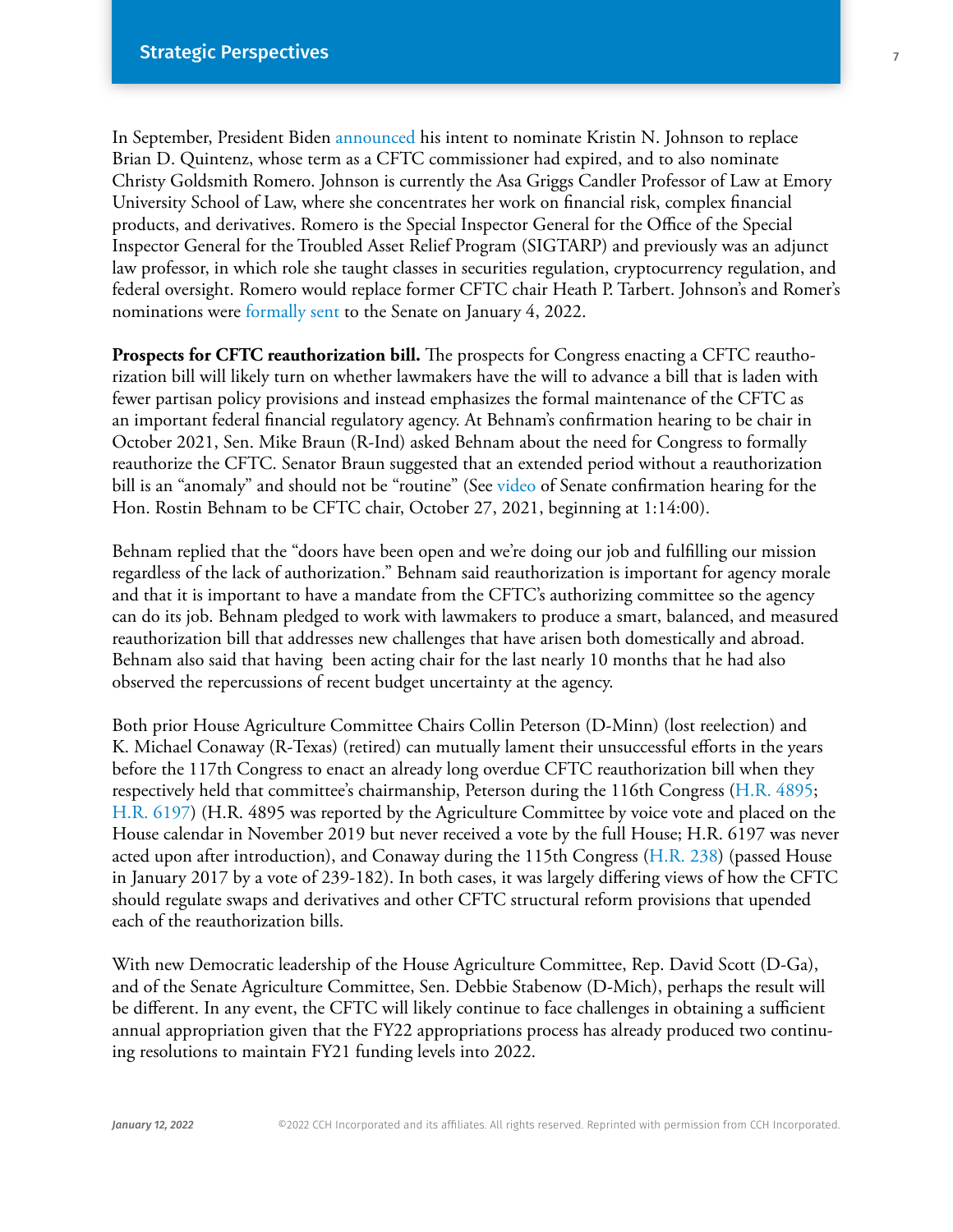## Insider trading

The topic of insider trading has garnered much legislative interest during the past several sessions of Congress but none of the bills proposed has been enacted, although several of them passed the House with wide margins of bipartisan support. This session of Congress, however, it seems plausible that legislation to mandate greater financial transparency by federal judges could move forward after revelations by the *Wall Street Journal* that a significant number of federal judges handled cases in which they or their family members may have had financial interests. With respect to the Supreme Court, the possibility of such legislation raises questions about who in the government can constitutionally oversee the justices. Similar transparency issues also dogged the Fed and the federal reserve district banks in 2021, with similar calls for legislation to bar Fed officials from directly owning companies' shares. Lastly, Congress had been on a path to once again advance bills addressing Exchange Act Rule 10b5-1 trading plans, but the SEC has now taken potentially preemptive action by proposing an update to the rule, although the SEC's disclosure reforms would not reach as far as proposed legislation.

**STOCK Act for federal judges.** The House passed the Courthouse Ethics and Transparency Act ([H.R. 5720](https://docs.house.gov/billsthisweek/20211129/BILLS-117hr5720-SUS.pdf)), which would require federal judges to make public disclosures of their potential financial interests in litigated cases. The specific requirements are similar to those that already apply to members of Congress and senior executive branch officials under the Stop Trading on Congressional Knowledge (STOCK) Act (Pub. L. [No. 112-105\)](https://www.congress.gov/112/plaws/publ105/PLAW-112publ105.pdf). The bill passed the House by a vote of 422-4.

A key concern during a Congressional hearing on the legislation was the potential that the required disclosures to be made by federal judges could jeopardize the safety of judges, several of whom have in recent years experienced violent attacks on themselves and/or their families. The bill would address this possibility by allowing the redaction of certain information that, if revealed publicly, could put judges at risk.

Both the House and Senate versions of the bill originally contained a congressional findings section that indirectly mentioned an article that appeared in *The Wall Street Journal* on the failure of some federal judges to recuse themselves in cases where they had financial interests. The findings section also noted that current law requires recusal when a federal judge has a financial interest in the subject matter of, or a party to, federal court proceedings. The findings section further reiterated that the STOCK Act had extended insider trading provisions of the federal securities laws to members of Congress and other federal officials. The version of the bill that passed the House, however, removed the Congressional findings section from the bill text.

Nevertheless, the House report accompanying the Courthouse Ethics and Transparency Act detailed the findings made by *The Wall Street Journal* article:

However, according to the *Wall Street Journal*, since 2010, more than 130 federal judges failed to recuse themselves from 685 court cases involving companies in which they or their families had a financial interest, and approximately two-thirds of the judges' rulings were decided in favor of the party in which they or their families held an interest.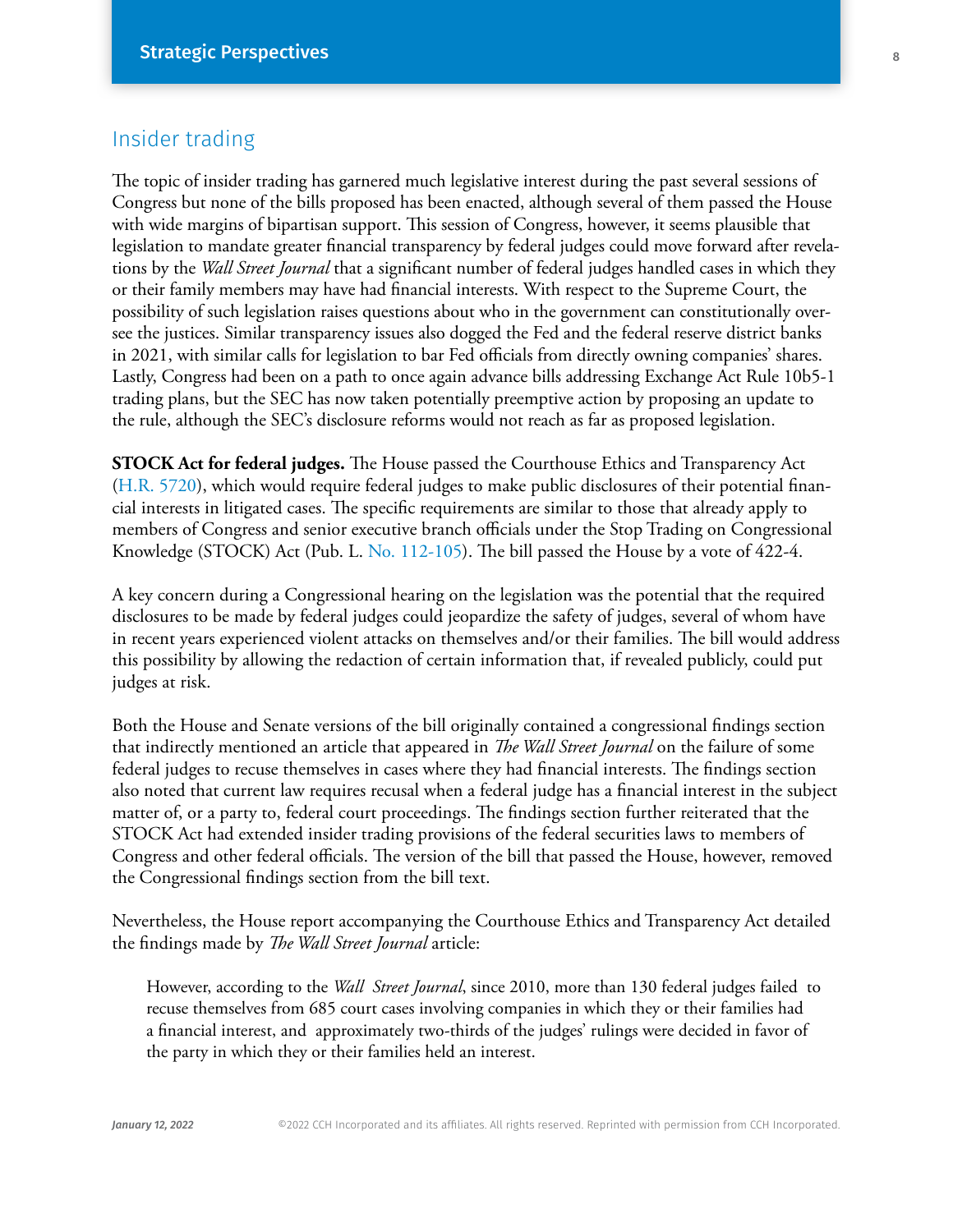In 173 cases, the judges' financial interests exceeded \$15,000, and, of those cases, 21 totaled over \$50,000. Sixty-one judges or their families traded shares of companies while ruling on cases in which those companies were parties. When questioned about these violations by the *Wall Street Journal*, responses by the judges ranged from blaming court clerks and misspellings that went undetected by the judiciary's conflict-screening software to only having minor roles in the cases and not having a role in the trading since the stocks were in a managed account or trust.

(House Rep. [No. 117-199,](https://www.congress.gov/117/crpt/hrpt199/CRPT-117hrpt199.pdf) at 3 (footnotes omitted)).

*—House Judiciary Subcommittee hearing.* The Hon. Jennifer Walker Elrod of the U.S. Court of Appeals for the Fifth Circuit and Chair of the Committee on Codes of Conduct Of the Judicial Conference of the United States, [testified](https://docs.house.gov/meetings/JU/JU03/20211026/114165/HHRG-117-JU03-Wstate-WalkerElrodJ-20211026-U1.pdf) about current judicial ethics standards during a hearing held by the House Judiciary Committee's Subcommittee on Courts, Intellectual Property, and the Internet as the Courthouse Ethics and Transparency Act was being drafted. In response to a question posed by subcommittee Ranking Member Darrel Issa (R-Calif), Judge Elrod observed that judicial disclosures about financial matters and recusals are handled by two different oversight bodies. The judge further explained that some judges have demonstrated a lack of knowledge, for example, between separately managed accounts (controlled accounts) and mutual funds, which typically are accorded a safe harbor for disclosure purposes.

Representative Jerrold Nadler (D-NY), chair of the full House Judiciary Committee, asked Judge Elrod whether requiring all federal judges to hold their financial funds in mutual funds or index funds would solve the problem of financial disclosures, a question he had asked several other witnesses. Judge Elrod agreed that such an approach could simplify the process for judges. She also reiterated that mutual funds typically fall within a safe harbor. But Judge Elrod further reiterated that such an approach may not solve all recusal issues. For example, the judge suggested that other types of financial interests might not be covered. Judge Elrod then noted that she keeps her funds in mutual funds because that makes the funds easier to handle as a judge.

*—Chief Justice Roberts responds.* U.S. Supreme Court Chief Justice John Roberts addressed the prospect of legislation to require federal judges, including Supreme Court justices, to provide greater transparency about their financial holdings in his [2021 year-end report](https://www.supremecourt.gov/publicinfo/year-end/2021year-endreport.pdf), suggesting that the justices and the Judicial Conference of the United States would soon take up the issue. Roberts also sought to contextualize the *Wall Street Journal'*s reporting on the alleged failures by federal judges to recuse themselves in cases where they or their family members may have had financial interests.

According to Roberts, three issues have dogged the federal courts through the end of 2021: (1) financial disclosure and recusal obligations; (2) inappropriate behavior in the judicial workplace; (3) judicial assignment and venue for patent cases in federal trial court. The first two issues focus on judicial conduct, while the third focuses on the conduct of parties in patent cases. This review will emphasize only the financial disclosure/recusal topic, which was the first of the three issues Roberts addressed in his year-end report.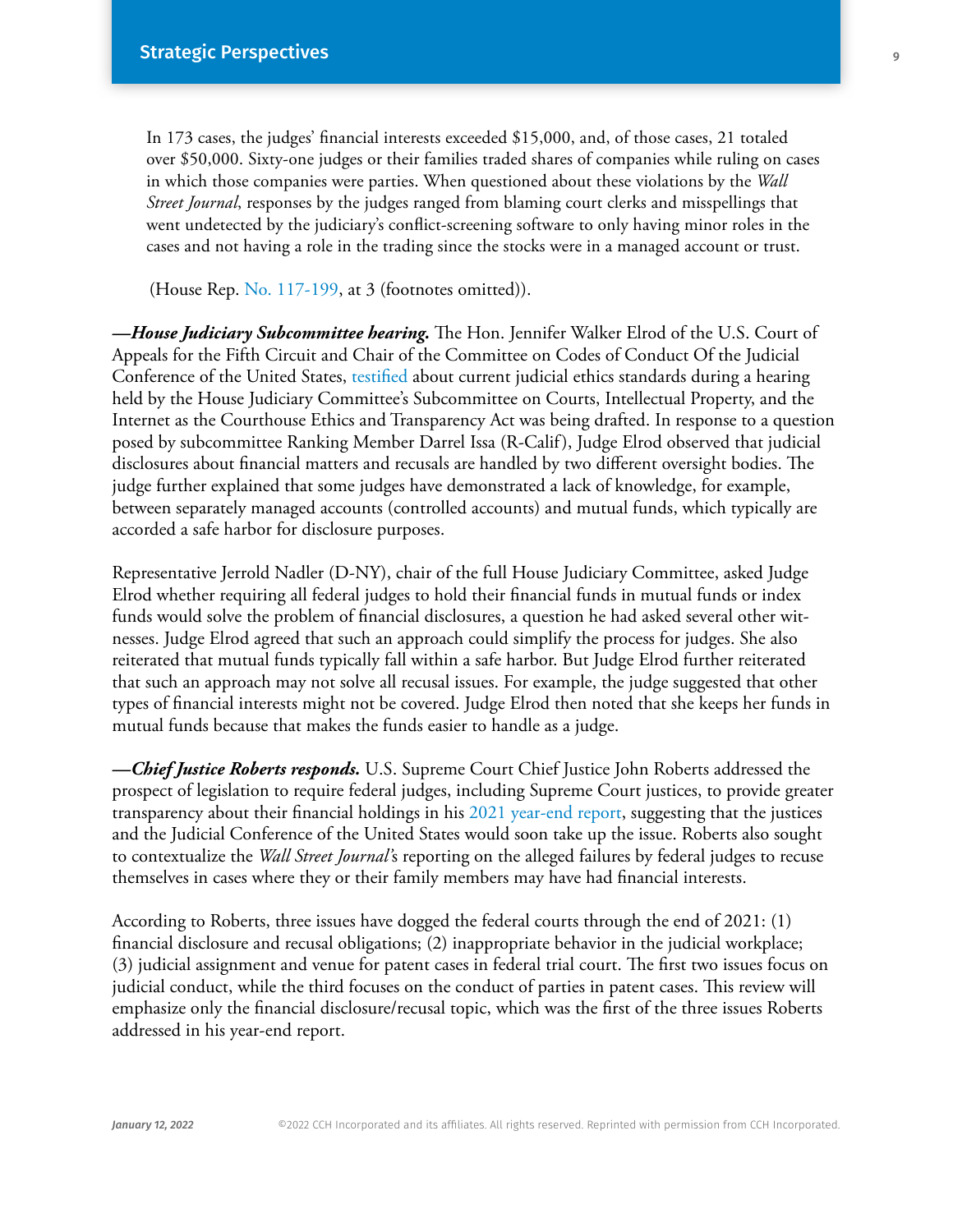"Let me be crystal clear: the Judiciary takes this matter seriously. We expect judges to adhere to the highest standards, and those judges violated an ethics rule. But I do want to put these lapses in context," said Roberts. The chief justice then explained that of the 2.5 million federal civil cases filed during the *Wall Street Journal*'s study period, only a small fraction of cases involved alleged judicial lapses and, thus, federal judges had a 99.97 percent compliance rate with existing disclosure/recusal obligations. Roberts also observed that the *Wall Street Journal* did not allege that any reported lapses impacted judicial consideration of those cases or that any judges received a financial benefit.

Roberts also said that many of the alleged lapses may be attributable to "unintentional oversights" related to conflict checks. Although the chief justice said computer software is not to blame for judicial and clerical errors, the federal courts are in need of updated conflict checking software. Roberts also noted that in the case of judges who were either unaware of their obligations or had multiple lapses, more ethics training would be needed.

By way of background, the Chief Justice's year end reports were first issued by Justice Burger decades ago. During the Roberts era, they often begin with a story about the founders or a famous judge, although current events sometimes take precedence. At the height of the Great Recession, for example, Justice Roberts acknowledged the country's economic pain and simply issued a one-paragraph report with a single operative sentence: "The courts are operating soundly, and the nation's dedicated federal judges are conscientiously discharging their duties." Many year-end reports read like a recurring newspaper column but they also can take on serious topics, commonly judicial independence and inadequate Congressional funding of the federal courts. Judicial conduct and ethics have arisen as topics three other times in year-end reports during the Roberts era.

The [2018 year-end report](https://www.supremecourt.gov/publicinfo/year-end/2018year-endreport.pdf) looked at judicial conduct more generally in the context of the Federal Judiciary Workplace Conduct Working Group, convened by the Director of the Administrative Office of the United States Courts at the request of Roberts, and whose recommendations Roberts endorsed, after explaining that "[i]t determined—based on input from employees, advisory groups, and court surveys—that inappropriate workplace conduct is not pervasive within the Judiciary, but it also is not limited to a few isolated instances involving law clerks." In the [2017 year-end report](https://www.supremecourt.gov/publicinfo/year-end/2017year-endreport.pdf), Roberts had indicated that the judiciary would take a closer look at the issue of inappropriate judicial behavior and that topic would reappear in the 2021 report.

Perhaps the [2011 year-end report](https://www.supremecourt.gov/publicinfo/year-end/2011year-endreport.pdf) represents the most detailed attempt by Roberts to address questions of judicial conduct, including recusals. The report began with a recitation of how U.S. District Judge Kenesaw Mountain Landis's appointment as Commissioner of Baseball in the wake of the 1919 "Black Sox Scandal" in which players on the Chicago White Sox baseball team were accused of fixing the outcome of the World Series led to the creation of a judicial ethics code. Roberts noted that Landis's appointment had raised questions about whether he could be both Commissioner of Baseball and a federal judge and where Landis might obtain guidance on the ethics of his dual employment. (Landis [served](https://www.fjc.gov/history/judges/landis-kenesaw-mountain) as a judge of the U.S. District Court for the Northern District of Illinois from 1905 until he resigned in 1922, about one year after he become Commissioner of Baseball).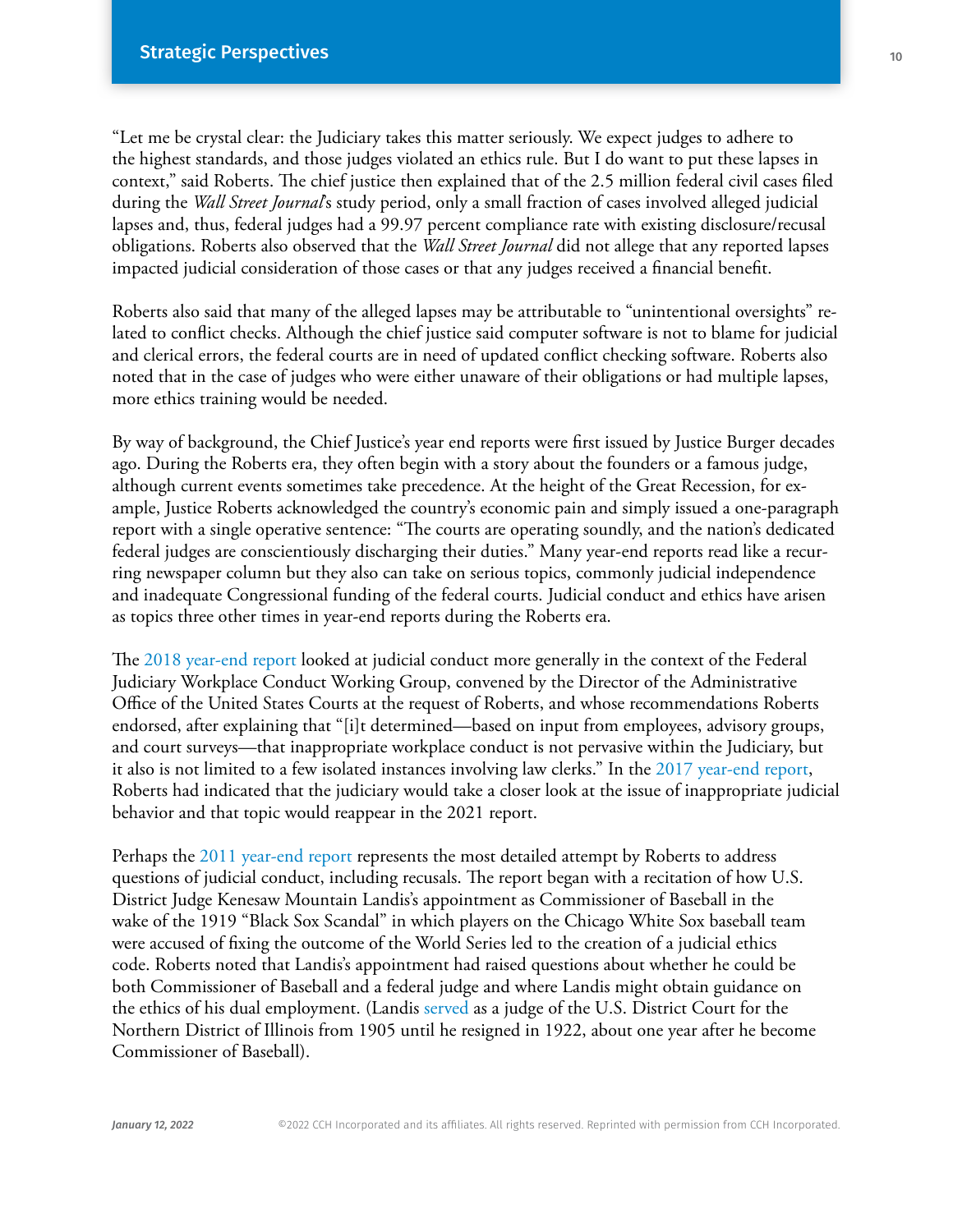Roberts then outlined several ways in which Supreme Court justices today consult relevant ethics guidance:

- **·** All justices consult the Judicial Conference's Code of Conduct (Roberts described the code as a "starting point" and a "key source of guidance");
- **·** The justices may also consult judicial opinions, treatises, scholarly articles, disciplinary decisions, the Supreme Court's Legal Office, the Judicial Conference's Committee on Codes of Conduct, and their colleagues;
- **·** The justices comply with statutory requirements for financial reporting, receipt of gifts, and outside earned income; and
- **·** The justices adhere to the same principles for recusal as other federal judges (Roberts noted that there is no mechanism for review of a justice's decision not to recuse).

With respect to financial reporting and recusals, Roberts indicated that the justices follow existing laws but that in both cases the constitutionality of Congress's authority to impose those requirements has never been tested.

Lastly, in the 2007 year-end report, Roberts spoke to the need for the public to have confidence in the integrity of federal judges. Said Roberts: "Federal judges hold a position of public trust, and the public has a right to demand that they adhere to a demanding code of conduct. The overwhelming majority do. But for those who do not, the Judiciary must take appropriate action." The remark was prompted by a report released by a study committee created by Roberts's predecessor, Chief Justice William Rehnquist, and chaired by Justice Stephen Breyer, titled "Report on the Implementation of the Judicial Conduct and Disability Act of 1980." Roberts further remarked that "[t]he Judiciary cannot tolerate misconduct. The public rightly expects the Judiciary to be fair but firm in policing its own."

*—Presidential Commission on the Supreme Court.* The Presidential Commission on the Supreme Court of the United States, which had been convened by the Biden Administration, also had addressed the issue of federal judges' financial disclosures and recusal obligations in its final report on the Supreme Court issued about a month before Roberts issued his 2021 year-end report. The larger purpose of the Commission's report was to advise the president and Congress about ways in which the court's personnel and/or jurisdiction might be altered in order to address questions that have been raised in recent years regarding the Supreme Court's independence and legitimacy. The financial disclosure/recusal topic arose within the context of a related discussion of judicial ethics.

The Commission said that U.S. Supreme Court justices currently have no code of conduct. Although the Commission explained that it did not study whether and to what extent the justices consult or adhere to existing conduct rules for other federal judges, the Commission did suggest that "not having a formally adopted code might not be best practice for the Court."

Supreme Court justices also are not subject to the complaint and discipline framework for other federal judges (*i.e.*, the Judicial Conduct and Disability Act of 1980 excludes them). With respect to recusal, the justices are subject to existing rules but each justice differs in their application of these rules and there is no review available of justices' decisions to recuse or not to recuse. The Commission noted that justices who do recuse cannot simply be replaced by another judge and that fact can impact decisions by non-recusing judges in affected cases.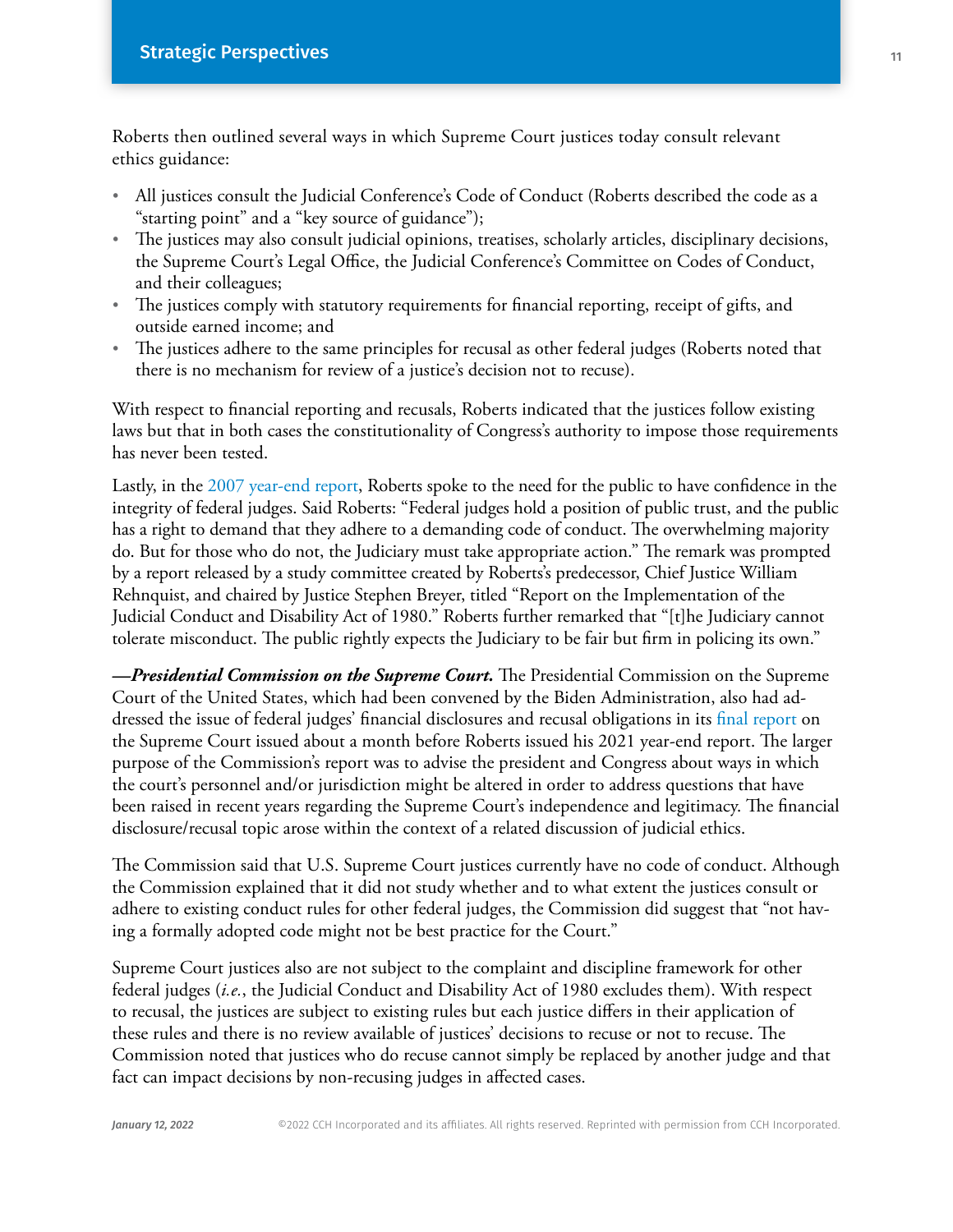With respect to a code of conduct, the Commission recommended that the justices could adopt the code already applicable to other federal judges, adopt their own code, or Congress could direct the Judicial Conference to create such a code (the report acknowledged the potential that the Judicial Conference may lack statutory authority, a claim previously made by Chief Justice Roberts), or Congress could write a code for the justices. With respect to a complaint and discipline framework, the Commission noted similar issues regarding whether the justices' conduct can be evaluated by a subordinate body and whether a framework would raise Constitutional issues. During the House Judiciary Subcommittee hearing discussed above, several of the panelists raised the question of whether any reviewing body could Constitutionally oversee the conduct of Supreme Court justices.

With respect to recusals, the Commission observed that the justices do have to follow statutory rules applicable to all federal judges. However, the reasons for a recusal, or for why a recusal should have happened if it did not, often must be gleaned indirectly by examining the context of a justice's financial disclosures and recusal decision. The Commission said the most common reason for a recusal found by this contextual method is a justice's former employment (*e.g.*, as a lower court judge or as an employee in the Solicitor General's office); the second most common reason is a justice's stock ownership.

The Commission noted three possible reform options regarding justices' recusals: (1) mandate that the justices state their reasons for deciding to recuse or to not recuse; (2) create a procedure by which another justice or the entire Court reviews recusal decisions; or (3) revise existing laws to make it easier for justices to avoid financial conflicts. More specifically, the Commission said Congress could bar judges and their spouses and dependent children from owning individual shares in public companies or Congress could mandate divestiture in the event of a conflict. The Commission's report concluded: "The Commission notes a building consensus among observers that no Justices or their spouses and dependent children should own or continue to own individual publicly traded securities."

With respect to legislative options for addressing financial conflicts, however, the Commission suggested one way for justices to eliminate financial conflicts right now. Under Internal Revenue Code (IRC) [Section 1043,](https://business.cch.com/srd/VitalLaw-IRC1043.pdf) high ranking government officials, including Supreme Court justices, can sell property under a certificate of divestiture and, subject to certain requirements, the gain from the sale is not recognized for tax purposes.

IRC Section 1043 applies to "eligible person[s]," which include officers or employees of the executive branch, or a judicial officer, of the federal government, and that person's spouse or minor or dependent children whose ownership of property is attributable by law, regulation, executive order, or judicial canon, to the eligible person. A certificate of divestiture is a written determination by the president, the director of the Office of Government Ethics, or the Judicial conference of the United States, that identifies the property to be divested, and stating that divestiture of the property is reasonably necessary to comply with federal conflict of interest laws, regulations, executive orders, judicial canons, or has been requested by a congressional committee as a condition of confirmation. "Judicial officer" means, among other things, the Chief Justice of the United States and the Associate Justices of the Supreme Court.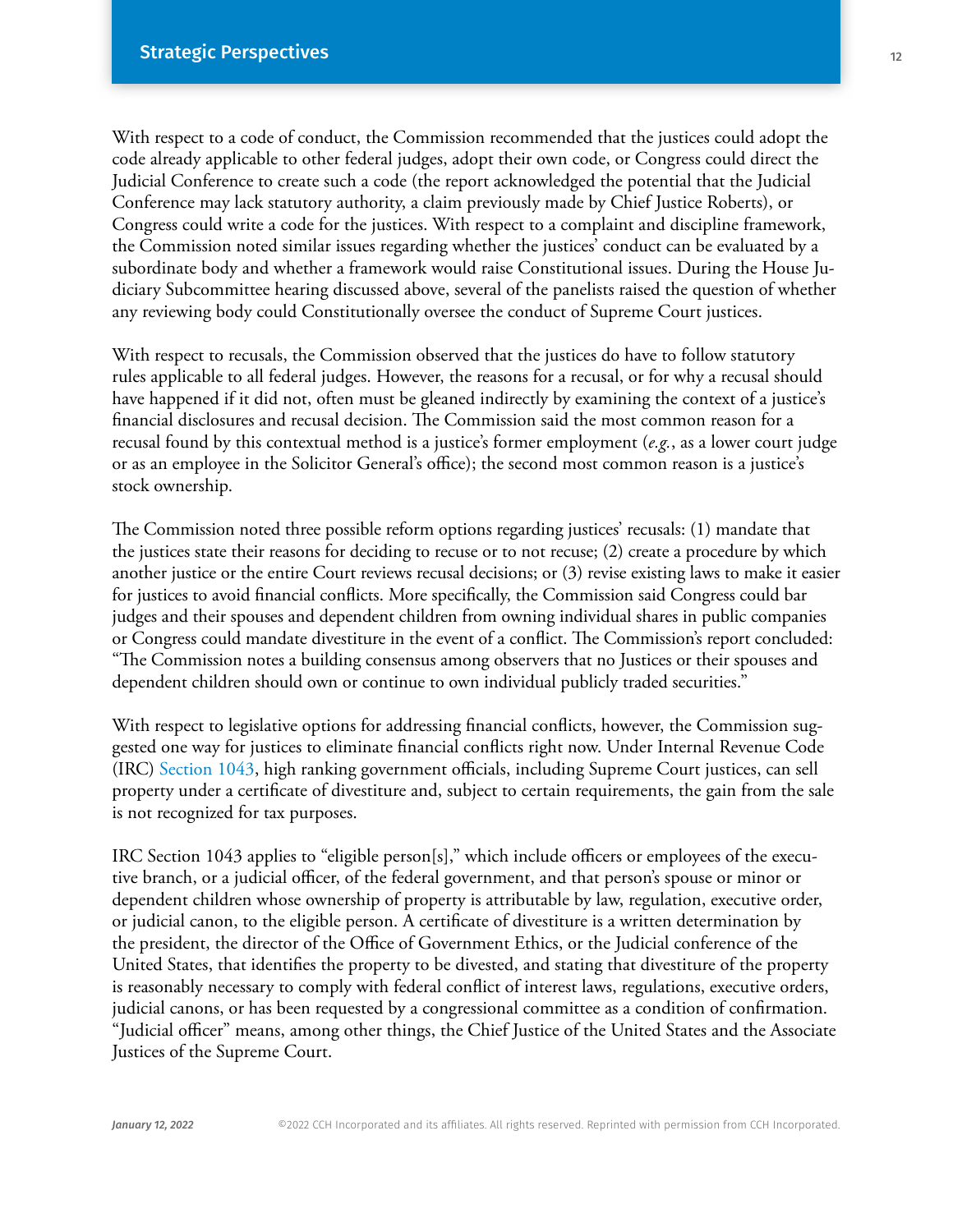The Commission's report asked almost rhetorically, why the justices do not already routinely divest property that may raise conflicts of interest in reliance on IRC Section 1043. The report suggested that perhaps the language or operation of the statute is problematic. A footnote to the main text of the report elaborated that Section 1043's "reasonably necessary" requirement may be the problem because, as the report suggested, "[p]erhaps the Justices interpret this language as not permitting *preemptive* divestments to avoid conflicts" (emphasis added).

Lawmakers have recently tried to limit the reach of IRC Section 1043. For example, in the 115th Congress, the No Windfalls for Government Service Act ([S. 13\)](https://www.congress.gov/115/bills/s13/BILLS-115s13is.pdf), sponsored by Sen. Sheldon Whitehouse (D-RI), and co-sponsored by Sens. Tammy Baldwin (D-Wis), Elizabeth Warren (D-Mass), and Dianne Feinstein (D-Calif), would have limited the amount not recognized to \$1 million for a taxable year, subject to some further adjustments.

A [press release](https://www.baldwin.senate.gov/news/press-releases/no-windfalls-for-government-service-act) announcing that the bill had been re-introduced (it was first introduced in the 114th Congress as [S. 3527\)](https://www.congress.gov/114/bills/s3527/BILLS-114s3527is.pdf) explained that its purpose was to prevent members of the Trump Administration from being able to defer taxes on millions of dollars of holdings. The press release also cited news articles from the *Washington Post* for the proposition that IRC Section 1043 may ease the transition to government work for less wealthy persons but that it also allows wealthy persons to re-balance their portfolios upon entering government service. The press release further cited an article from *The Economist* asserting that President George W. Bush's Treasury Secretary, Henry Paulson, used the provision to avoid paying \$200 million in taxes.

"It's inappropriate for the federal government to provide excessive tax breaks to Cabinet members in return for complying with ethics rules. Public service is an honor, and billionaires shouldn't require federal tax breaks for their service. This bill appropriately limits tax benefits for wealthy Cabinet members who must remove their own conflicts of interest," said Sen. Feinstein.

**—Impact of judicial ethics revelations on private cases.** The Bumble Bee private price fixing case provides one example of the fallout from the *Wall Street Journal* article's conclusions, although the recusal process in that case had begun before the article was published.

According to [defendants](https://business.cch.com/srd/OleanWholesaleGroceryvBumbleBeeFoods175.pdf) StarKist Co. and Dongwon Industries, Co. Ltd., Judge Janis Lynn Sammartino, U.S. District Judge for the Southern District of California, by presiding over the Bumble Bee multidistrict litigation (MDL) for a period of years without disclosing certain financial interests, including that a family member held stock in plaintiffs Target Corporation and Sysco Corporation, violated federal laws requiring judges to recuse themselves if they may be biased or have specified financial interests in the litigation. As a result, StarKist and Dongwon Industries argued both that the class certification in the case was erroneous as a matter of law and that the class certification should be vacated because of Judge Sammarino's alleged recusal violations under Federal Rule of Civil Procedure 60(b)(6), which allows relief from a "final judgment, order, or proceeding" if, among other things, there is "any other reason that justifies relief."

StarKist and Dongwon Industries noted that the process of recusal in the Bumble Bee case had begun prior to publication of the *Wall Street Journal* article but noted that the article had concluded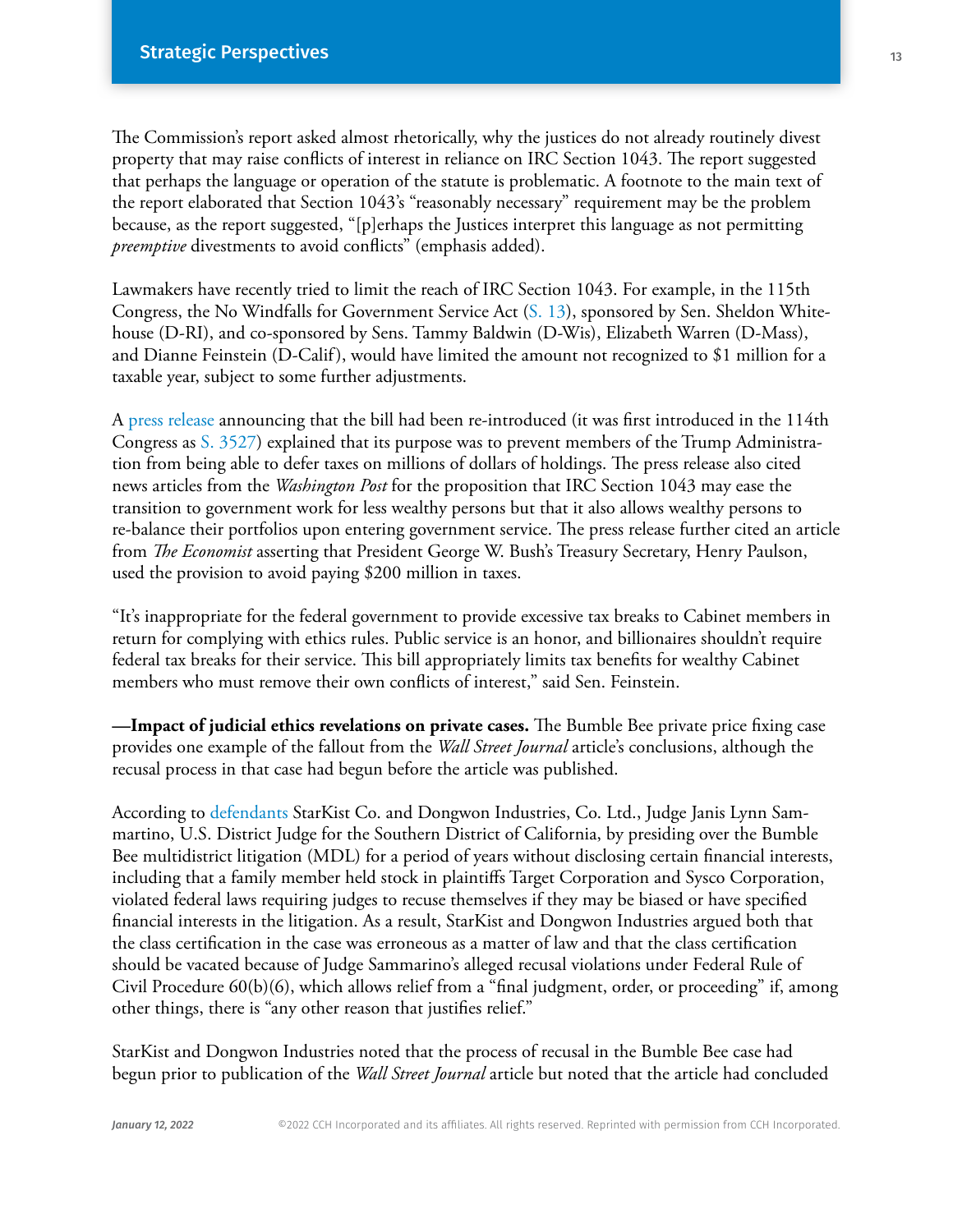that Judge Sammartino had the second highest number of recusal violations among federal judges. StarKist and Dongwon Industries also cited a separate case, *Driscoll v. Metlife*, in which the judge to whom the case had been reassigned after Judge Sammartino recused herself, vacated a summary judgment order issued by Judge Sammartino on the ground that Judge Sammartino had had disqualifying financial interests, which StarKist and Dongwon Industries characterized as being similar to those at issue in the Bumble Bee MDL.

The dispute over whether to vacate the class certification largely depends on application of 28 U.S.C. §455, the statute spelling out when a federal judge must recuse himself or herself from a case. Section 455(a) provides that "[a]ny justice, judge, or magistrate judge of the United States shall disqualify himself in any proceeding in which his impartiality might reasonably be questioned." This provision, however, can be waived if the disqualification *only* involves Section 455(a) and the basis for the disqualification is fully disclosed on the record (emphasis added).

Section 455(b)(4) provides that a judge "shall also disqualify himself in the following circumstances: \*\*\* (4) He knows that he, individually or as a fiduciary, or his spouse or minor child residing in his household, has a financial interest in the subject matter in controversy or in a party to the proceeding, or any other interest that could be substantially affected by the outcome of the proceeding." Subject to some exceptions, "financial interest" means, among other things, "ownership of a legal or equitable interest, however small…" Violations of Section 455(b) are non-waivable.

Section 455(c) provides that "[a] judge should inform himself about his personal and fiduciary financial interests, and make a reasonable effort to inform himself about the personal financial interests of his spouse and minor children residing in his household."

Class plaintiffs opposed StarKist's and Dongwon Industries' motion to vacate by arguing that, with respect to Section 455(a), the defendants had not asserted factors showing Judge Sammartino was conflicted at the time the class certification order was issued. Class plaintiffs also observed that the *Wall Street Journal* article did not assert that any of the judges cited in the article had intentionally issued rulings in cases to advance their financial interests. With respect to Section 455(b)(4), class plaintiff asserted a similar lack of evidence that Judge Sammartino knew of her husband's financial interests and thus, had the requisite scienter. With respect to Section 455(c), class plaintiffs noted that this provision imposes a duty on judges to keep informed of their own and their family's financial interests but does not explicitly suggest disqualification for failing to remain informed. Overall, class plaintiffs argued that StarKist and Dongwon Industries merely sought a "do-over" of the class certification and that the harmless error doctrine should apply to produce a denial of the defendants' motion to vacate the class certification order.

StarKist and Dongwon Industries [replied](https://business.cch.com/srd/OleanWholesaleGroceryvBumbleBeeFoods180.pdf) to the class plaintiffs' opposition brief by, among other things, emphasizing that Section 455(a) has no scienter requirement and, thus, disqualification is mandatory if the judge's "impartiality might reasonably be questioned." StarKist and Dongwon Industries also denied that they merely sought to rehash the class certification.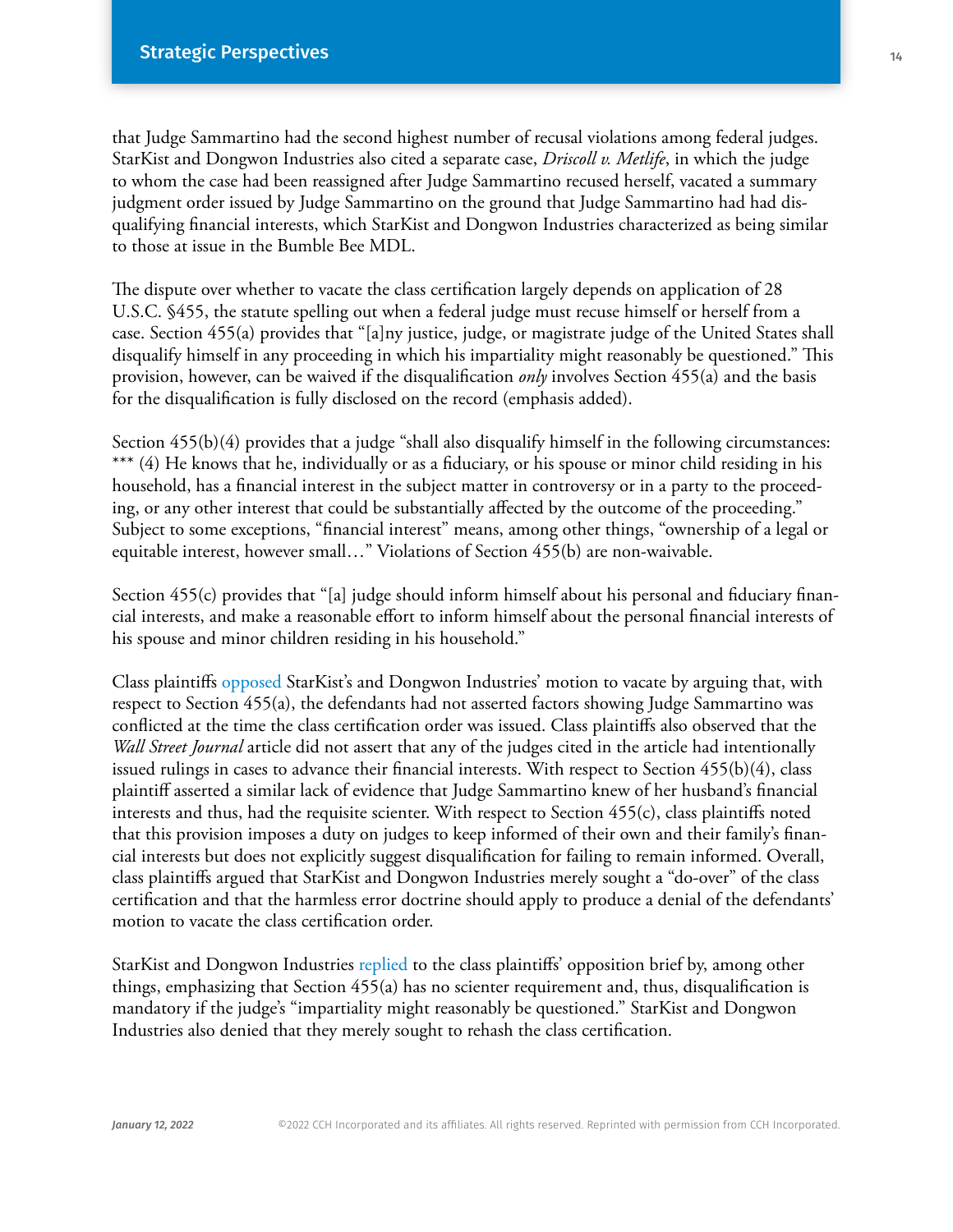In another example, Amazon.Com, Inc. sued WDC Holdings, LLC alleging a kickback scheme regarding real estate transactions. The district court judge would, after lengthy proceedings in the case, "reluctantly" decide to recuse himself because of a potential financial conflict. In a brief [court order,](https://business.cch.com/srd/AmazonComInc-v-WDCHoldingsLLC-JudgeOGradyRecusalOrder-011022.pdf) Judge Liam O'Grady of the U.S. District Court for the Eastern District of Virginia explained: "However, perception of the fair administration of justice—both by the public and by the parties in the case— is of the highest importance to the Court. Also importantly, my learned and honest colleagues should not have to suffer possible criticisms that might target them and me by those who do not understand the issues involved, if I were to decide not to recuse myself." According to a follow-up article by the *Wall Street Journal,* Judge O'Grady's wife had owned \$22,000 of Amazon stock (See, Joe Palazzolo, "Federal Judge Steps Aside From High-Profile Amazon Case, Citing Financial Conflict," *The Wall Street Journal,* January 11, 2022).

**Ethical questions at the Fed.** Much like the federal judiciary, the Fed also has recently experienced ethical lapses by some of its key officials with respect to insider trading. Democratic Senators have urged the Fed district bank presidents to adopt ethics reforms and have introduced legislation to formally impose curbs on stock trading by Fed officials in response to media reports that then-Boston Fed President Eric Rosengren and then-Dallas Fed President Robert Kaplan had traded securities at the same time the Fed was implementing emergency measures to prevent an economic collapse due to the COVID-19 pandemic. Both Rosengren and [Kaplan](https://www.dallasfed.org/news/releases/2021/nr210927kaplan.aspx) have since resigned.

Senator Elizabeth Warren (D-Mass), for example, asked the Fed district bank presidents to ban the ownership and trading of individual stocks by senior officials and to impose ethics and financial conflicts of interest rules that track government ethics provisions contained in the Anti-Corruption and Public Integrity Act [\(S. 5070](https://business.cch.com/srd/S5070.pdf); [H.R. 9029](https://business.cch.com/srd/HR9029.pdf)), legislation Sen. Warren and Rep. Pramila Jayapal (D-Wash) introduced in the 116th Congress. Senator Warren also [asked](https://www.warren.senate.gov/imo/media/doc/2021.10.04 Letter to SEC requesting ethics investigation of Fed officials (003).pdf) the SEC to investigate whether Fed officials, including Fed Vice Chair Richard Clarida, may have violated federal securities laws by trading securities. Senator Warren, as recently as early December 2021, renewed her demand that the Fed release all the information it has regarding alleged ethical lapses by Fed officials.

Clarida [announced](https://www.federalreserve.gov/newsevents/pressreleases/other20220110a.htm) on January 10, 2022 that he intends to resign from the Fed as of mid-January, or about two weeks before his term would expire. A [letter](https://www.federalreserve.gov/newsevents/pressreleases/files/other20220110a1.pdf) Clarida sent to President Biden explaining his decision did not mention public criticism of his allegedly unethical stock trades.

Senator Warren later [renewed](https://www.warren.senate.gov/newsroom/press-releases/after-troubling-new-revelations-in-federal-reserve-stock-trading-scandal-warren-calls-for-transparency-into-officials-trading-and-fed-ethics-policies) her calls for Fed transparency at about the same time Clarida announced his resignation. Specifically, a [letter](https://www.warren.senate.gov/imo/media/doc/2022.01.07%20Letter%20to%20Powell%20on%20Fed%20ethics.pdf) sent by Sen. Warrant to Chair Powell asks the Fed to: (1) provide the contents of a Fed email cautioning employees to avoid securities trading as the Fed took action to stabilize markets at the start of the pandemic (as has been reported by the *New York Times*); (2) disclose all trading by Fed governors and presidents from January 1, 2020 to the present; (3) provide a staff briefing on the Fed's previously announced new rules on securities trading; and (4) clarify the timing of Clarida's disclosures about his trading activities.

At his January 11, 2022 Senate [confirmation hearing](https://www.banking.senate.gov/hearings/01/04/2022/nomination-hearing) for a second term as Fed chair, Powell would tell Sen. Warren that he would check on the status of the new rules and reply to her prior inquiries. At the close of questioning, however, Powell told Chair Sherrod Brown (D-Ohio) that the Fed's final ethics rules would be ready "imminently," but that the Fed was taking time to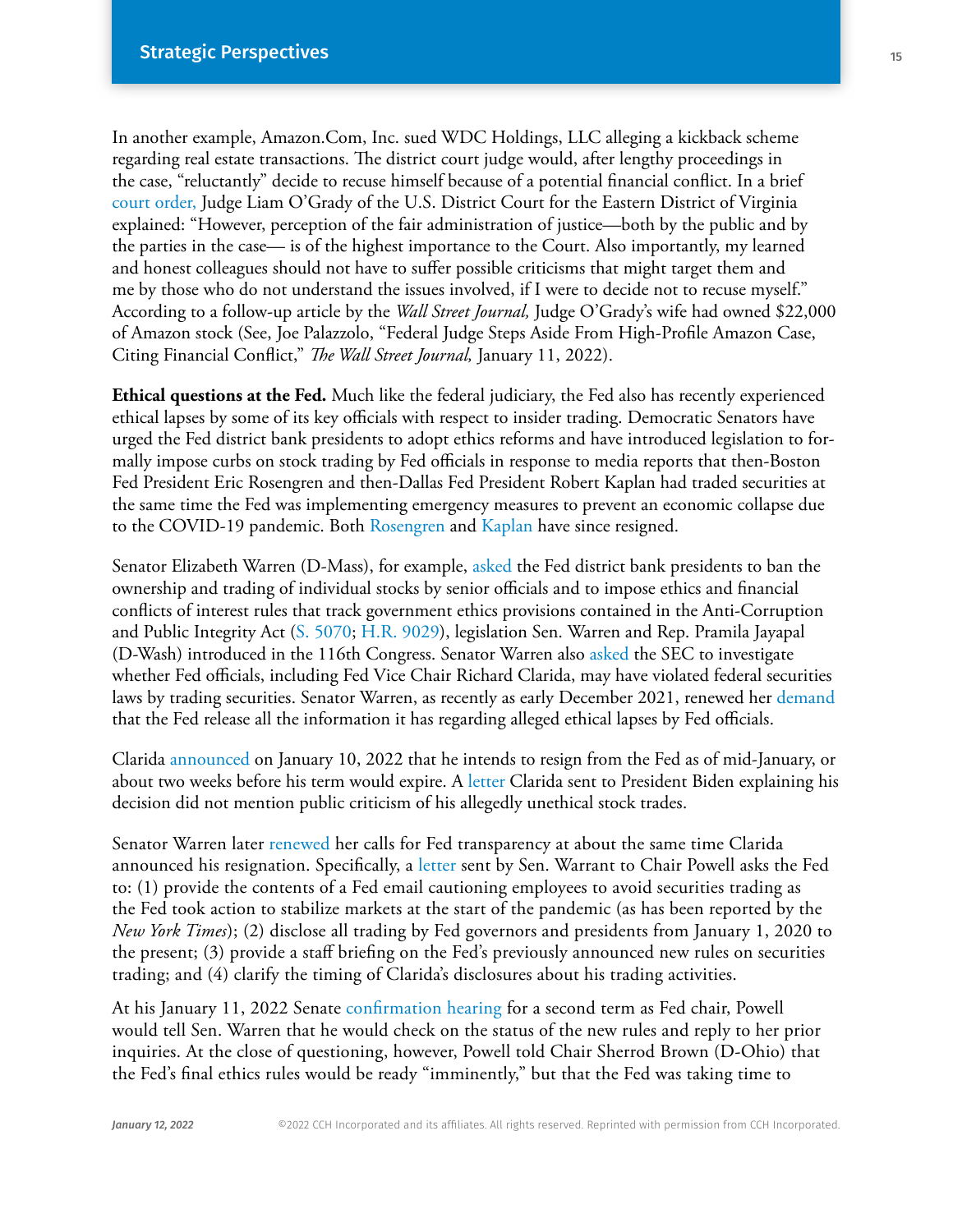carefully draft the rules and would have to hire experts and build systems to administer them. In earlier questioning by Sen. Catherine Cortez Masto (D-Nev), Powell explained that no Fed officials would be able to buy individual securities and that Fed officials could only hold mutual funds. Powell also explained that the "federated" character of the Fed meant that a new centralized review body had to be created to monitor compliance with the forthcoming ethics rules. Powell also told Sen. Jon Ossoff (D-Ga) that once a Fed official announces his or her plan to buy or sell securities by giving 45-days notice, the purchase or sale must occur and that the proposed transaction would become nondiscretionary. Powell further said that the new rules would effectively end active trading by Fed officials.

Moreover, Sen. Sherrod Brown (D-Ohio), Chair of the Senate Banking, Housing, and Urban Affairs Committee, introduced the Ban Conflicted Trading at the Fed Act [\(S. 3076](https://www.congress.gov/117/bills/s3076/BILLS-117s3076is.pdf)), which would apply the Ethics in Government Act of 1978, portions of the Stop Trading on Congressional Knowledge (STOCK) Act of 2012, and Exchange Act Section 21A(i) to Fed bank presidents, vice presidents, and directors. Exchange Act Section 21A(i) bars persons subject to the Ethics in Government Act from participating in initial public offerings except on terms offered to the general public.

The Ban Conflicted Trading at the Fed Act also would amend the Federal Reserve Act to ban the purchase or sale of any covered investment and would bar a Fed official from entering into a transaction that creates a net short position in any security. "Covered instrument" would include securities, commodities, virtual currencies, futures, or derivatives, but would not include diversified mutual funds or investment trusts. Additional exceptions would apply to investments held before taking office, although these investments would be subject to requirements for blind trusts and for divestitures. The Fed would administer the Federal Reserve Act provision and violations would be penalized by a civil penalty of at least 10 percent of the value of the covered investment. The Fed would have to implement rules to require advance notice and prior approval of investment transactions and Fed officials would have to hold such investments for a minimum of one year.

New Fed rules on senior policymakers' investment holdings will be integrated with existing Fed rules over time, according to a Fed [press release](https://www.federalreserve.gov/newsevents/pressreleases/other20211021b.htm) issued about a week before Sen. Brown introduced his bill to limit Fed officials' investments. The Fed rules would apply to Fed district bank officials and Fed policymakers and senior staff. Generally, the rules would ban individual securities holdings, while preserving the ability of senior Fed officials to hold diversified investments such as mutual funds.

The Fed's press release also noted several disclosure features that are part of the new rules, including:

- **·** 45 days' advance notice for purchases and sales of securities;
- **·** The need to obtain prior approval for purchases and sales of securities;
- **·** A one year holding period;
- **·** A ban on purchases or sales during periods of heightened financial market stress; and
- **·** A requirement that Fed district bank presidents publicly disclose financial transactions within 30 days (this step would bring the rules for Fed district bank presidents into line with those for Fed members and senior staff).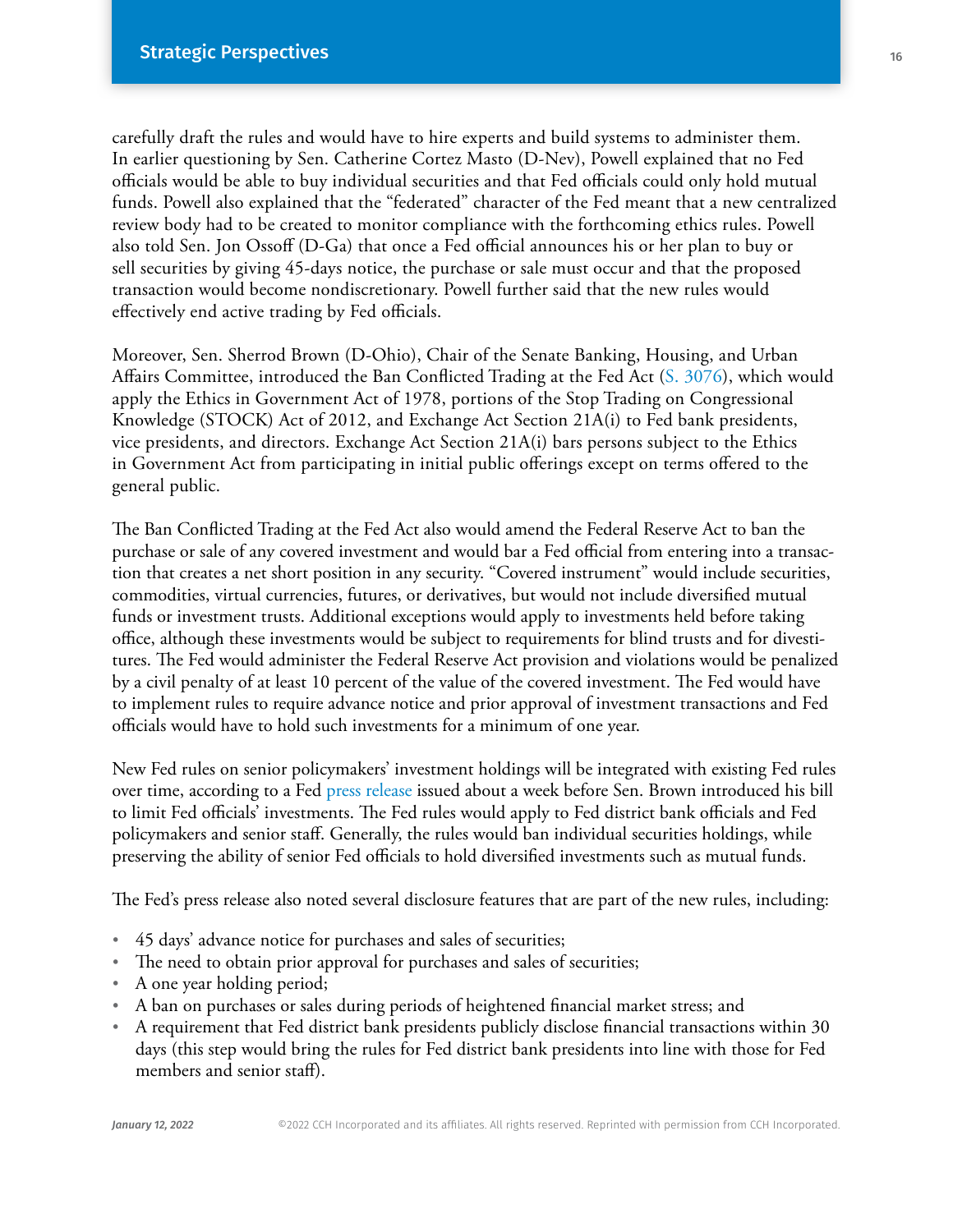Fed Chair Jerome H. Powell, who was recently [nominated](https://www.whitehouse.gov/briefing-room/statements-releases/2021/11/22/president-biden-nominates-jerome-powell-to-serve-as-chair-of-the-federal-reserve-dr-lael-brainard-to-serve-as-vice-chair/) by President Biden to serve another term as chair, remarked: "These tough new rules raise the bar high in order to assure the public we serve that all of our senior officials maintain a single-minded focus on the public mission of the Federal Reserve."

Senator Pat Toomey (R-Pa), Ranking Member of the Senate Banking, Housing, and Urban Affairs Committee, commented on the Fed's new rules soon after they were announced while also appearing to call into question the oversight provided by a committee chaired by Fed Governor Lael Brainard, whom President Biden recently nominated to serve as Fed Vice Chair. "Chair Powell is to be commended for effectively addressing this issue. The trading activity of the former Boston and Dallas Fed bank presidents were unfortunate because they created the appearance of a conflict of interest," said Sen. Toomey. "This episode does raise questions about the operations of the Committee on Federal Reserve Bank Affairs, which is chaired by Governor Brainard and is directly responsible for overseeing the Fed regional banks and their presidents."

The president [formally sent](https://www.whitehouse.gov/briefing-room/statements-releases/2022/01/04/nominations-sent-to-the-senate-54/) Powell's and Brainard's nominations to the Senate on January 4, 2022. Brainard's confirmation hearing is scheduled for January 13, 2022.

**Rule 10b5-1 plans.** The Promoting Transparent Standards for Corporate Insiders Act ([H.R. 1528](https://www.congress.gov/117/bills/hr1528/BILLS-117hr1528rfs.pdf)), sponsored by House Financial Services Committee Chair Maxine Waters (D-Calif), passed the House with ease for the second time. The bill was previously introduced and passed the House in the last Congress by a vote of 413-3.

The bill would require the SEC to study the misuse of Rule 10b5-1 trading plans by corporate executives. Specifically, the bill would have SEC staff review numerous aspects of trading plans, including limits on the use of multiple trading plans, a mandated delay between adoption of a trading plan and the execution of the first trade under the plan, and to require greater board oversight of trading plans. The SEC would have to issue a report within one year after enactment. The Commission would then be required to amend applicable regulations to implement any recommendations set forth in the report.

The impetus for earlier version of the bill arose from allegations that Intel's CEO used Rule 10b5-1 trading plans to shield profits at a time when the security of Intel microprocessor chips had come under scrutiny (See, e.g., the January 2018 [letter](https://www.reed.senate.gov/news/releases/senators-urge-sec-doj-to-investigate-intel-ceos-stock-sales-despite-chip-vulnerabilities-knowledge) from Senate Banking Committee Members Jack Reed (D-RI) and John Kennedy (R-La) calling for SEC and Department of Justice investigations).

During House debate on the Promoting Transparent Standards for Corporate Insiders Act, Democratic floor manager Rep. Ed Perlmutter (D-Colo), emphasized the ways in which executives may be using Rule 10b5-1 plans to shield insider trading. He cited examples from the COVID-19 pandemic that may appear to be similar to the Intel episode from several years ago. Said Rep. Perlmutter, "For instance, shortly after Moderna announced positive results for its vaccine, the pharmaceutical company's CEO altered his trading plan to increase the number of shares sold through the plan. Shortly thereafter, he sold shares for millions of dollars in profit." Perlmutter added: "Similarly, on the same day Pfizer announced positive data regarding its vaccine, Pfizer's CEO sold more than \$5 million worth of shares as part of his trading plan" (See, Congressional Record, April 19, 2021, at H1914).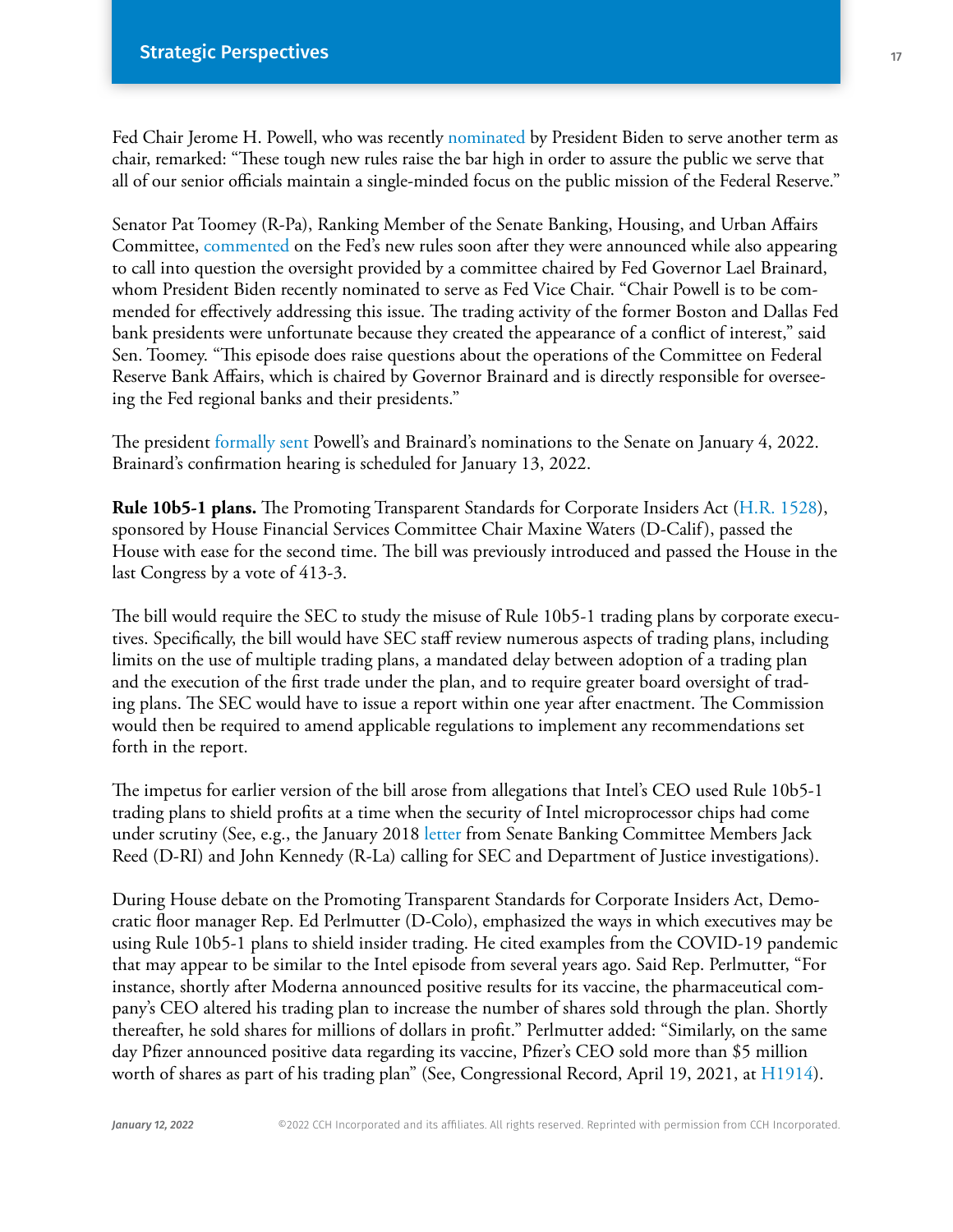House FSC Ranking Member McHenry emphasized the balanced nature of the bill: "It protects retail investors in the market from illicit insider trading while, at the same time, ensuring that the rules governing insider trading are clear, fair, and not prohibitively onerous" (See, Congressional Record, April 19, 2021, at [H1914\)](https://www.congress.gov/117/crec/2021/04/19/167/67/CREC-2021-04-19.pdf).

By December 2021, however, the SEC had proposed amendments to the regulations that govern Rule 10b5-1 trading plans, thus placing itself ahead of Congress, although the SEC had telegraphed its proposal by putting Rule 10b5-1 trading plans on its Fall 2021 Unified Agenda of Regulatory and Deregulatory Actions. The proposal would require tabular and narrative disclosures regarding the number of shares repurchased, the objective or rationale of the repurchase, information about publicly announced repurchases and repurchases that are not publicly announced, and the policies and procedures the issuer has adopted regarding purchase and sales of securities by its officers and directors and any restrictions on such transactions. Disclosures would be provided on a new Form SR to be furnished by an issuer before the end of the first business day following the day on which the share repurchase order was executed; any material changes to, or errors in, the information furnished would require the submission of an amended Form SR (Share Repurchase Disclosure Modernization, Release No. 34-93783, December 15, 2021).

The SEC's proposal, thus, would emphasize disclosures but would not address all of the elements identified by the study contemplated by the Waters bill. "While new disclosure requirements and cooling off periods as proposed yesterday are steps in the right direction, I encourage the SEC to not become overly reliant on disclosure to cure these anti-investor practices that aim to circumvent insider trading rules," said Rep. Waters in a [press release.](https://financialservices.house.gov/news/documentsingle.aspx?DocumentID=408910) "The SEC, in the final rule, should aim to prohibit practices of executives who strategically and opportunistically abuse and misuse 10b5-1 plans and should, in addition to the executives involved in the trades, also hold the compliance personnel who rubber stamp and greenlight these trades responsible for the abuse."

The companion Senate version of the Waters bill [\(S. 2211](https://www.congress.gov/117/bills/s2211/BILLS-117s2211is.pdf)), sponsored by Sen. Chris Van Hollen (D-Md), requires a substantively identical SEC study but would require the SEC to report the results of the study to Congress within 180 days of enactment instead of one year from enactment as is provided for in the House version. The Senate bill and the House bill contemplate SEC amendments to Rule 10b5-1 in the same time frame, with the Senate version requiring the SEC to amend its regulations on share repurchases within one year of enactment while the House version requires the SEC to amend its regulations after completing the study, which could be up to one year post enactment.

## Blockchain developments

Blockchain legislation has begun to evolve beyond the usual bills seeking to carve out exemptions from federal securities laws for digital tokens into bills that put a highly pragmatic focus on the collection of unpaid taxes. This emphasis found its first expression in the Infrastructure Investment and Jobs Act, which became law in 2021 and now requires cryptocurrency exchanges to report transaction data to the IRS and to their customers.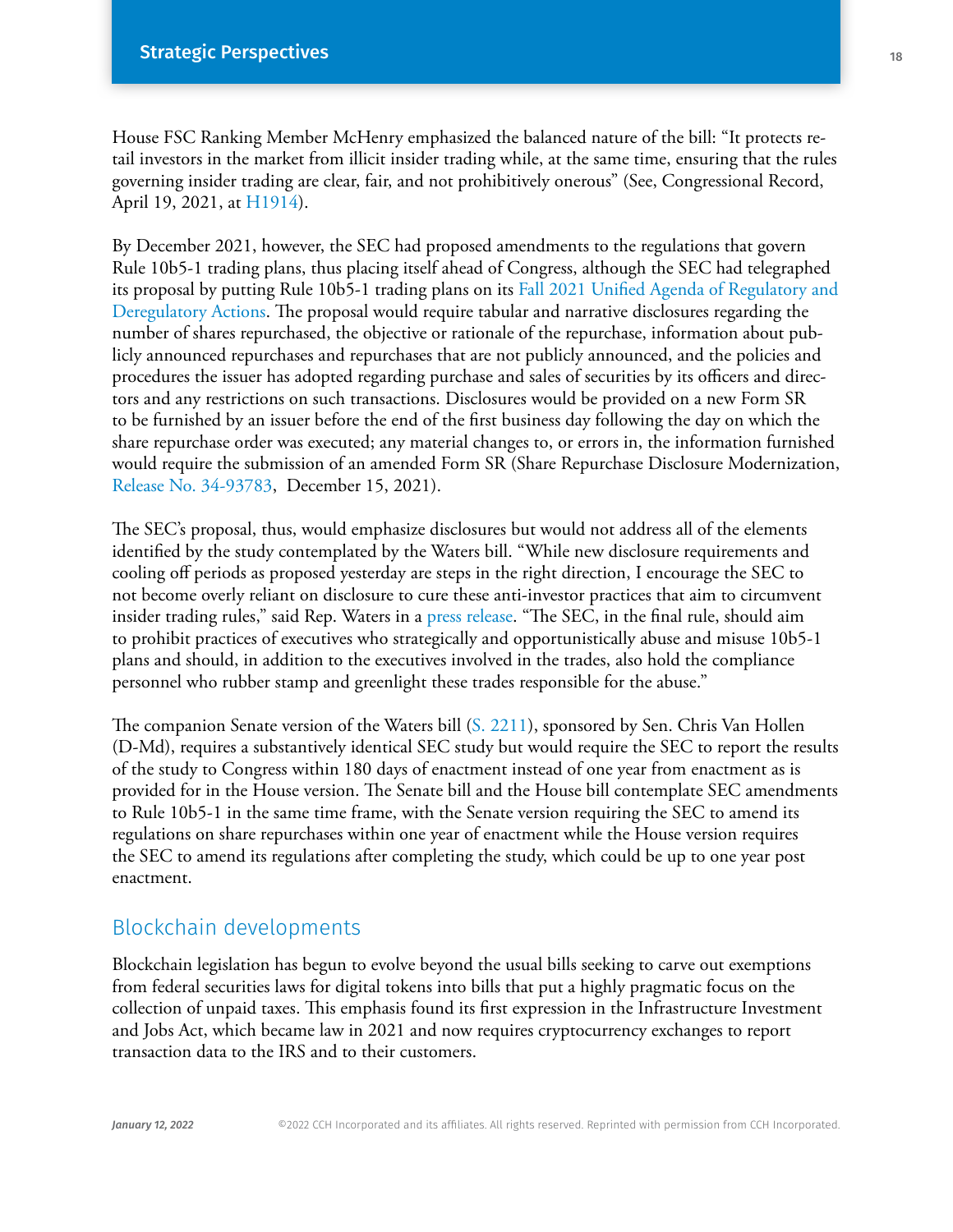Blockchain legislation also evolved to address the growing concerns federal regulators have about stablecoins. While the one comprehensive bill proposed to date may be unlikely to become law in its current form, it nevertheless suggests one path toward the regulation of stablecoins. Moreover, the President's Working Group on Financial Markets (PWG) issued a report calling for swift action by Congress regarding stablecoins, while Republican leadership on the Senate Banking, Housing, and Urban Affairs Committee published a framework for providing a range of options to regulate stablecoins based on an issuer's business model.

This review first looks back at the cryptocurrency transaction reporting provision that became law and the ongoing efforts to narrow the scope of that provision. Second, the review examines the several options for regulating stablecoins.

**Bipartisan infrastructure bill.** President Biden signed the Infrastructure Investment and Jobs Act (Pub. L. No. 117-58, previously styled [H.R. 3684](https://www.majorityleader.gov/sites/democraticwhip.house.gov/files/H.R. 3584.pdf)) into law on November 15, 2021, thus ending a months-long odyssey resulting in a compromise bill that passed the [Senate](https://business.cch.com/srd/SRD-MSN-SenatePassage-HR3684-081021.pdf) in August by a vote of 69-30 and then the House in November by a vote of 228-206, but only after a lengthy holding pattern in the House that ended with an agreement among House Democrats on whether moderate Democrats would vote for the forthcoming Build Back Better Act (BBBA) [\(H.R. 5376\)](https://rules.house.gov/sites/democrats.rules.house.gov/files/BILLS-117HR5376RH-RCP117-18.pdf) (the BBBA's cryptocurrency provisions are discussed below while the BBBA's corporate and individual tax provisions are discussed in greater detail in the last section of this review).

For securities law practitioners, the Infrastructure Investment and Jobs Act's cryptocurrency transaction reporting provision is one of its signature features, although this may not be the last time Congress addresses cryptocurrency issues in the coming months. Much of the bill, however, concerns more traditional transportation and other infrastructure spending. Given the amounts of funds to be provided by the bill, the president also announced an [executive order](https://www.whitehouse.gov/briefing-room/presidential-actions/2021/11/15/executive-order-on-implementation-of-the-infrastructure-investment-and-jobs-act/) [\(Fact Sheet\)](https://www.whitehouse.gov/briefing-room/statements-releases/2021/11/15/fact-sheet-president-bidens-executive-order-establishing-priorities-and-task-force-for-implementation-of-the-bipartisan-infrastructure-law/) creating the Infrastructure Implementation Task Force within the Executive Office of the President to help coordinate implementation of the Act by executive branch agencies. The president further [announced](https://www.whitehouse.gov/briefing-room/statements-releases/2021/11/14/president-biden-announces-former-new-orleans-mayor-mitch-landrieu-as-senior-advisor-and-infrastructure-coordinator/) that the former mayor of New Orleans, Mitch Landrieu, will be senior advisor responsible for coordinating implementation of the Infrastructure Investment and Jobs Act.

Section 80603 of the Infrastructure Investment and Jobs Act requires transaction reporting under the Internal Revenue Code by persons and entities in the cryptocurrency industry. Specifically, the provision applies to "any person who (for consideration) is responsible for regularly providing any service effectuating transfers of digital assets on behalf of another person."

Some lawmakers and the cryptocurrency industry had objected to the broad language used in the provision but bipartisan efforts to amend the text failed when Democrats and Republicans mutually declined to allow each other's unrelated amendments to proceed to votes. The primary objection was that the reporting provision could ensnare more distant blockchain providers, such as miners and network validators, who may not possess the types of information that would have to be reported to the Internal Revenue Service.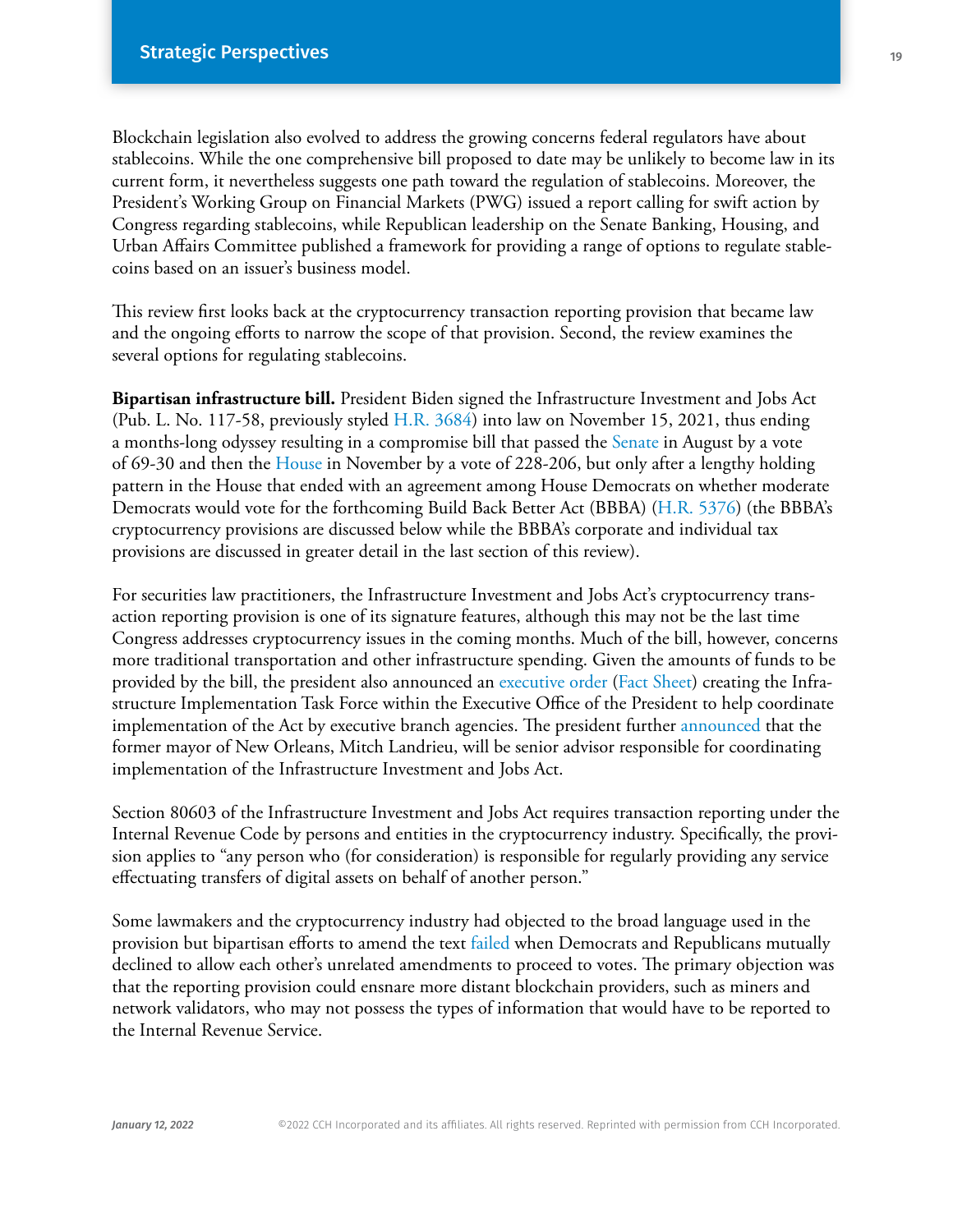Lawmakers have introduced numerous bills during the last two Congresses that have largely focused on creating exemptions from securities laws for digital tokens or that sought to create regulatory sandboxes where creators of new financial technology services can experiment within set parameters without fear of being subjected to enforcement actions. Some other bills would have created exceptions to tax laws, for example, to allow the inclusion of digital assets in retirement accounts.

Meanwhile, the IRS has pursued a series of John Doe summonses against cryptocurrency exchanges with the goal of obtaining transaction information that would help the agency to verify its concern that many such transactions are not being reported to the IRS or are not being fully or correctly reported, thus resulting in a significant, collective tax deficiency.

Thus, it is significant that one of the first U.S. blockchain laws is one that will require reporting of cryptocurrency transactions for tax purposes and, if the IRS is correct, will result in greater tax compliance by persons who trade in cryptocurrencies and higher revenues to the U.S. Treasury.

It is also significant that a second batch of U.S. cryptocurrency laws also would address tax concerns and could become law if the BBBA is enacted. The BBBA would contain a provision that amends Internal Revenue Code Section 1091 on wash sales to include references to digital assets. BBBA Section 138152 would define "specified asset" to mean, except as otherwise provided by the Treasury Secretary, "any digital representation of value which is recorded on a cryptographically secured distributed ledger or any similar technology as specified by the Secretary."

The BBBA also would amend the Internal Revenue Code to include digital assets in provisions dealing with constructive sales and to include digital assets among the Internal Revenue Service's statutory enforcement priorities (See BBBA Sections 138150, 138152, and 138401). The BBBA passed the House but it is likely to be amended by the Senate.

Three days after the Infrastructure Investment and Jobs Act was signed into law, Sens. Ron Wyden (D-Ore) and Cynthia Lummis (R-Wyo) introduced a bill to blunt the effect of Section 80603. The untitled bill, [S. 3249,](https://www.congress.gov/117/bills/s3249/BILLS-117s3249is.pdf) closely tracks the compromise language of the amendment that had failed during the Senate's consideration of the Infrastructure Investment and Jobs Act. Specifically, the bill would clarify that "broker" excludes persons who "solely engage[] in the business of": (1) "validating distributed ledger transactions"; (2) "selling hardware or software for which the sole function is to permit a person to control private keys which are used for accessing digital assets on a distributed ledger"; or (3) "developing digital assets or their corresponding protocols for use by other persons, provided that such other persons are not customers of the person developing such assets or protocols." A careful reading of the provision, thus, suggests that it would only apply if the service provider "solely" engages in the identified activity. The provision would be given the same effect as if it had been enacted as part of the Infrastructure Investment and Jobs Act.

"Our bill makes clear that the new reporting requirements do not apply to individuals developing block chain technology and wallets," said Sen. Wyden via a joint [press release](https://www.lummis.senate.gov/press-releases/wyden-lummis-introduce-bill-to-fix-broker-definition-for-digital-assets/). "This will protect American innovation while at the same time ensuring those who buy and sell cryptocurrency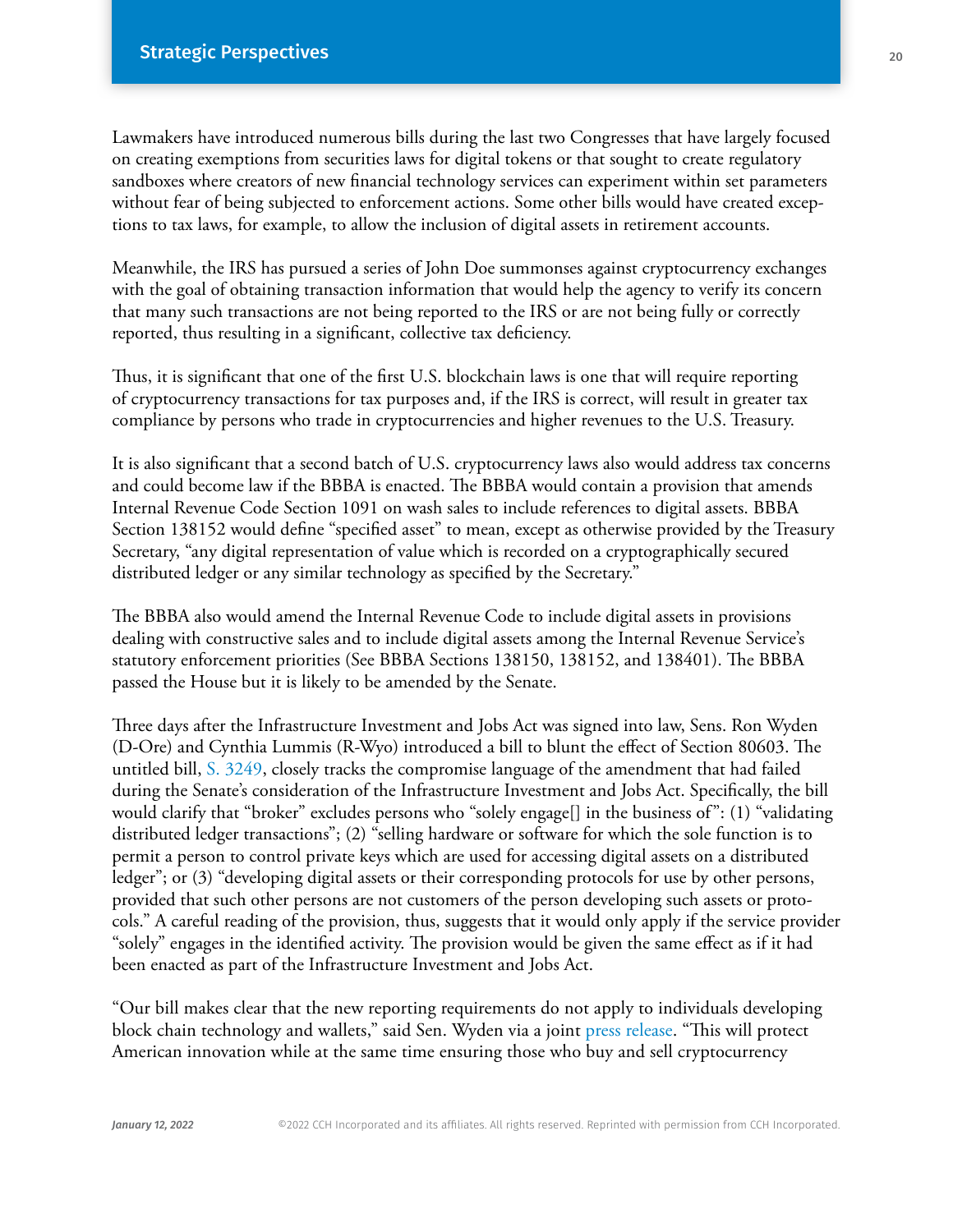pay the taxes they already owe." Senator Lummis added: "Digital assets are here to stay in our financial system and the decisions we make now will have impacts far into the future. We need to be fostering innovation, not stifling it, if we are going to maintain America's position as the global financial leader."

**PWG report.** The President's Working Group on Financial Markets (PWG), working alongside the Federal Deposit Insurance Corporation (FDIC) and the Office of the Comptroller of the Currency (OCC), issued a long-awaited [report](https://home.treasury.gov/system/files/136/StableCoinReport_Nov1_508.pdf) on stablecoins in November 2021. The report emphasized prudential regulatory concerns, although it mentioned that the SEC and/or the CFTC have roles in the regulation of stablecoins to the extent stablecoins are securities, commodities, or derivatives. The report and a [fact sheet](https://home.treasury.gov/news/press-releases/jy0456) issued along with the report suggest a definition of "payment stablecoins and payment stablecoin arrangements" that emphasizes stablecoins that seek to offer a mode of payment for goods or services by maintaining a stable value relative to a fiat currency or other assets, somewhat akin to how other countries may peg their national currencies to the U.S. Dollar.

With respect to prudential concerns, the report noted the potential for runs, payment system risks, and for stablecoins to "rapidly scale." The scalability concern, said the report, could raise questions about systemic risk, concentration of economic power, and anti-competitive effects.

The report concluded that legislation to regulate stablecoins is "urgently needed." Overall, the report recommended that legislation should require stablecoin issuers to be insured depository institutions, should restrict the lending of stablecoins, and should impose related requirements regarding risk management, liquidity, and capital. To lessen the potential for the concentration of economic power, the report recommended limits on affiliations between stablecoin issuers and other commercial entities and on the use of transaction data. The report placed special emphasis on the need to regulate custodial wallet providers. The report used language such as "any entity that performs activities critical to the functioning of the stablecoin arrangement" when describing the potential breadth of regulations (this language is similar to the broad language contained in the bipartisan infrastructure bill's crypto transaction reporting provision).

In a [press release](https://home.treasury.gov/news/press-releases/jy0454) accompanying the report, Treasury Secretary Janet L. Yellen noted the risks that may arise without government oversight of stablecoins. "Current oversight is inconsistent and fragmented, with some stablecoins effectively falling outside the regulatory perimeter. Treasury and the agencies involved in this report look forward to working with Members of Congress from both parties on this issue," said Yellen. "While Congress considers action, regulators will continue to operate within their mandates to address the risks of these assets."

In [remarks](https://home.treasury.gov/news/press-releases/jy0455) delivered to the Stanford Graduate School of Business, Treasury Under Secretary for Domestic Finance Nellie Liang highlighted the need for legislation addressing stablecoins. According to Laing, stablecoins present risks not only because of their use in illicit finance but also because of concerns about prudential regulation, investor protection, and market integrity. Laing further noted that although the size of the stablecoin market pales in comparison to the current market capitalization of all crypto assets, they nevertheless facilitate transactions in those other crypto assets.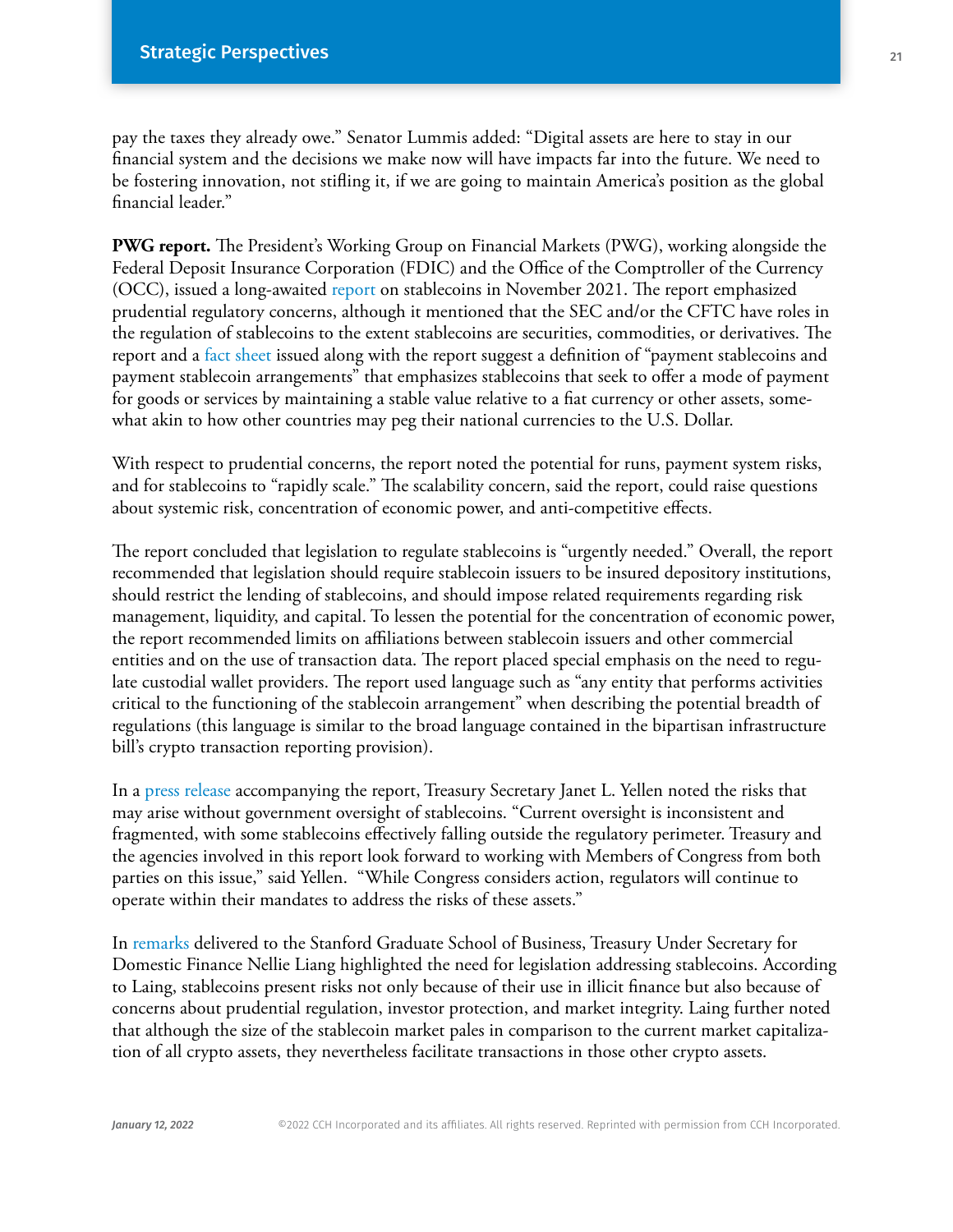"Absent urgently-needed legislation, the agencies can apply their existing authorities and consider FSOC authorities, but we believe legislation is the best way to address prudential regulatory gaps," said Laing. Laing added: "In addition to these authorities, in the absence of urgently-needed Congressional action, the Financial Stability Oversight Council (FSOC) should consider steps available to it to address the risks outlined in the report, including the designation of certain activities conducted within a stablecoin arrangement as, or as likely to become, systemically important payment, clearing, and settlement activities."

Senator Toomey, who [previously](https://www.banking.senate.gov/imo/media/doc/toomey_letter_to_yellen_on_pwg_report.pdf) had criticized the PWG's process for putting together its report (*e.g.*, his perception that stablecoin issuers had little input and his concern that FSOC may designate stablecoins as a systemic risk), [repeated](https://www.banking.senate.gov/newsroom/minority/toomey-statement-on-biden-administrations-stablecoin-report) his concerns after the PWG released the report that federal regulators should not move precipitously to regulate stablecoins before Congress can take action. "As the Biden administration acknowledges in its report, it is the responsibility of Congress to clarify whether, and to what extent, federal agencies have jurisdiction over stablecoins," said Toomey. "While Congress works on thoughtful legislation, I hope the administration will resist the urge to stretch existing laws in an effort to expand its regulatory authority. Digital assets have the potential to be as revolutionary as the internet. It's important lawmakers and regulators alike work to continue America's longstanding tradition of fostering technological innovation—not stifling it."

**Regulating stablecoins.** A December 2021 hearing held by the Senate Banking, Housing, and Urban Affairs Committee titled "Stablecoins: How Do They Work, How Are They Used, and What Are Their Risks?" prompted Ranking Member Toomey to [offer](https://www.banking.senate.gov/newsroom/minority/12/14/2021/toomey-lays-the-groundwork-for-stablecoin-legislation) a proposed legislative [framework](https://www.banking.senate.gov/newsroom/minority/toomey-outlines-stablecoin-principles-to-guide-future-legislation). According to Sen. Toomey, legislation to regulate stablecoins should not pigeon-hole stablecoins into the existing regulatory regime for insured depository institutions but rather should allow stablecoin issuers to choose a traditional bank charter, a special purpose bank charter, or to be regulated as money transmitters and money services businesses. Moreover, Sen. Toomey said legislation could require stablecoin issuers to have clear redemption policies, provide disclosures about the assets that back a stablecoin, and perhaps also mandate compliance with requirements for liquidity and asset quality. But Sen. Toomey reiterated his concern that Congress or the executive branch may seek to regulate stablecoins in a manner that curbs innovation or which could more reflexively regulate noninterest bearing stablecoins as securities.

Chair Sherrod Brown (D-Ohio) pledged in [opening remarks](https://www.brown.senate.gov/newsroom/press/release/brown-protect-consumers-tablecoin-risks) at the hearing that he would continue to ensure that financial regulators have the tools to police stablecoins. Senator Brown suggested that the opacity of the stablecoin market could lead to an asset bubble that, if left unchecked, could pose systemic risks to the real economy. "So far, what happens in the crypto markets has stayed in the crypto markets. But stablecoins create a very real link between the real economy and this new fantasy economy," said Sen. Brown.

Stablecoin regulation would resurface as a topic at Fed Chair Jay Powell's January 11, 2022 Senate confirmation hearing for a second term as Fed chair. Senator Toomey asked if a Fed central bank digital currency or digital dollar would preclude the coexistence of a well-regulated, privately issued stablecoin. Powell replied "No."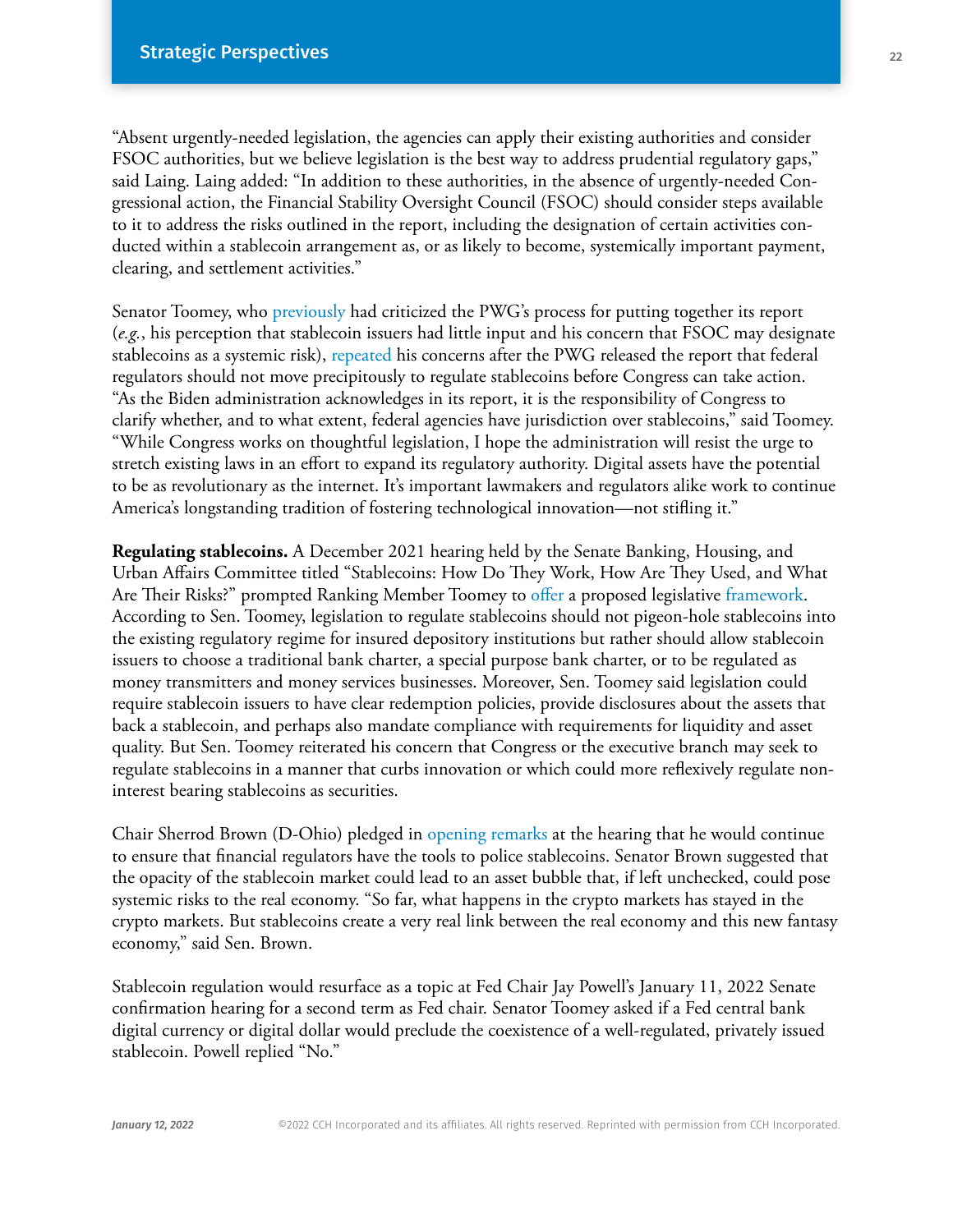The Digital Asset Market Structure and Investor Protection Act [\(H.R. 4741\)](https://www.congress.gov/117/bills/hr4741/BILLS-117hr4741ih.pdf), sponsored by Rep. Don Beyer (D-Va), is the first, and most comprehensive attempt to regulate stablecoins via legislation and, if enacted, would accomplish several things, including providing an explicit grant of authority to the Treasury Department to regulate stablecoins. Thus far, the bill has been referred to the House FSC, the House Agriculture Committee, and the Ways and Means Committee. As Congress begins to consider the possibility of legislation to regulate stablecoins, a role the PWG report clearly said belonged to Congress, it remains to be seen if the Senate will advance legislation to compete with the Digital Asset Market Structure and Investor Protection Act. With that background, the next few paragraphs preview the Digital Asset Market Structure and Investor Protection Act.

Section 311 within Subtitle B of Title III of the Digital Asset Market Structure and Investor Protection Act would prohibit the issuance and use of digital asset fiat-based stablecoins without the approval of the Treasury Secretary. "Digital asset fiat-based stablecoin" would mean a digital asset (as defined by the Commodity Exchange Act (CEA)) that the Treasury Secretary has determined is pegged to (or collateralized substantially by) the U.S. dollar or one or more fiat currencies. Section 201(b) of the bill elaborates on the definition of "digital asset" that would be added to the CEA; thus, a "digital asset" would be an asset: (1) created electronically or digitally via software code; (2) that is programmed with rules for its creation, supply, ownership, use, and transfer and which is designed to resist modification; (3) with a transaction history recorded on a digital ledger, or is subject to consensus via mathematical process, that is updated as soon as possible, and which is designed to prevent modification post-consensus; and (4) that is capable of transfer between persons without the aid of an intermediate custodian.

Within 90 days of enactment, the Treasury Secretary would have to create an application process by which the secretary can approve or disapprove stablecoins under terms and conditions the secretary deems to be necessary and appropriate. The Treasury Secretary would be required to consult with the Fed, the SEC, the CFTC, and foreign central banks or foreign treasury departments on the creation of the application process. Significantly, the bill would prohibit the grandfathering of existing stablecoins.

The Digital Asset Market Structure and Investor Protection Act also would achieve several other goals with respect to securities regulations, commodities regulations, and the Fed:

- **·** *Securities law—*Title I of the bill would amend the federal securities laws to: (1) define "digital asset security;" (2) provide for the registration of digital asset securities under Exchange Act Section 12 if total assets and holders of record thresholds are met; (3) allow an issuer of a digital asset security to file a desecuritization certification with the SEC stating that the good, service, or platform is fully operational and, thus, no longer meets the definition of digital asset security and should instead be regulated by the CFTC as a digital asset; and (4) require the SEC and CFTC to jointly classify "major digital assets" (*i.e.*, the top 25 digital assets by market capitalization and daily trading volume) as either digital assets or digital asset securities based on data from Coin-MarketCap or a similar source.
- **·** *Commodities law—*Title II of the bill would amend the Commodity Exchange Act to, among other things: (1) provide that "commodity" includes "digital asset," which in turn includes Bitcoin, Ether, and their hard forks; (2) define "digital asset" (see the discussion of stablecoins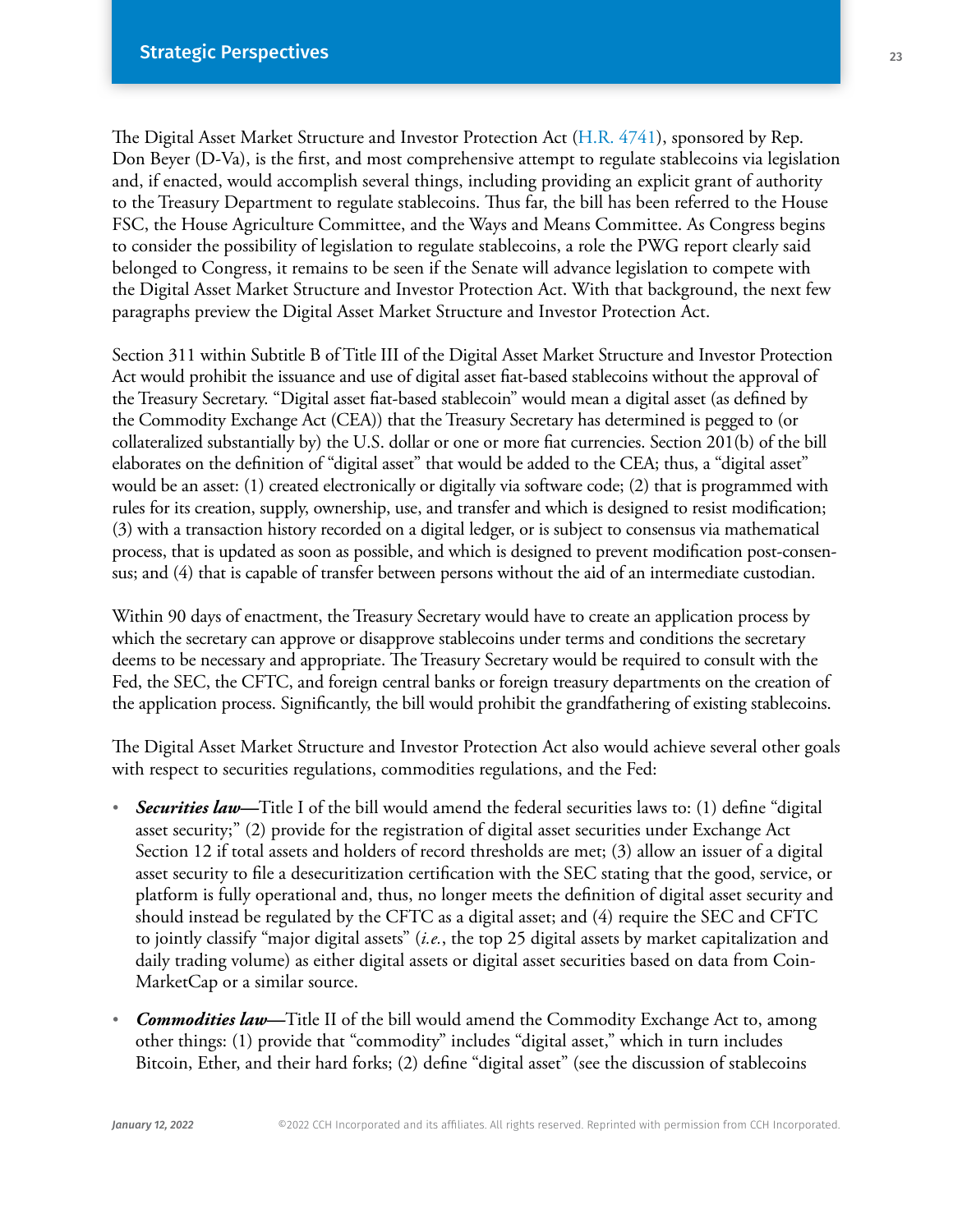above for more on the specifics of this definition); and (3) clarify the actual delivery exception under CEA Section  $2(c)(2)(D)$  that applies to certain retail commodity futures contracts by limiting the CFTC's authority to that of shortening, not lengthening, the applicable time period from the statutory 28 days and by providing that, with respect to digital assets, actual delivery must occur within 24 hours after a transaction by either recording the transaction on a public distributed ledger or by the reporting of an off-chain transaction to a CFTC-registered digital asset trade repository, a type of entity that would also be created under the bill.

In March 2020, the CFTC issued final interpretive guidance stating that:

 More specifically, in the Commission's view, ''actual delivery'' has occurred within the context of virtual currency when: (1) A customer secures: (i) Possession and control of the entire quantity of the commodity, whether it was purchased on margin, or using leverage, or any other financing arrangement, and (ii) the ability to use the entire quantity of the commodity freely in commerce (away from any particular execution venue) no later than 28 days from the date of the transaction and at all times thereafter; and

 (2) The offeror and counterparty seller (including any of their respective affiliates or other persons acting in concert with the offeror or counterparty seller on a similar basis) do not retain any interest in, legal right, or control over any of the commodity purchased on margin, leverage, or other financing arrangement at the expiration of 28 days from the date of the transaction (footnotes omitted).

The CFTC then summarized the interpretation thus: "Indeed, in its simplest form, actual delivery of virtual currency connotes the ability of a purchaser to utilize the virtual currency purchased 'on the spot' as a medium of exchange in commerce or within the entirety of its relevant blockchain ecosystem."

The [March 2020](https://www.cftc.gov/sites/default/files/2020/06/2020-11827a.pdf) guidance became effective on June 24, 2020. The CFTC continues to apply guidance issued in [August 2013](https://www.govinfo.gov/content/pkg/FR-2013-08-23/pdf/2013-20617.pdf) to CEA Section 2(c)(2)(D)(ii)(III)(aa).

**·** *Digital Federal reserve notes—*Under Subtitle A of Title III of the bill, the Fed would be authorized to issue digital versions of Federal reserve notes in addition to physical Federal reserve notes. The Fed, upon consulting the Treasury Department, would be authorized to use digital ledger technology to administer transactions in digital Federal Reserve notes. Digital Federal reserve notes also would be deemed to be obligations of the U.S. and would be considered legal tender. Subtitle A of Title III of the bill also would clarify that "digital assets" and "digital asset securities," among other items, are not legal tender.

The Digital Asset Market Structure and Investor Protection Act is to date the most comprehensive cryptocurrency legislation proposed and its overall tenor is that of regulation and government oversight. By contrast, the many other blockchain bills introduced over the past several Congresses have tended to focus on creating exemptions from federal securities laws or to clarify tax law provisions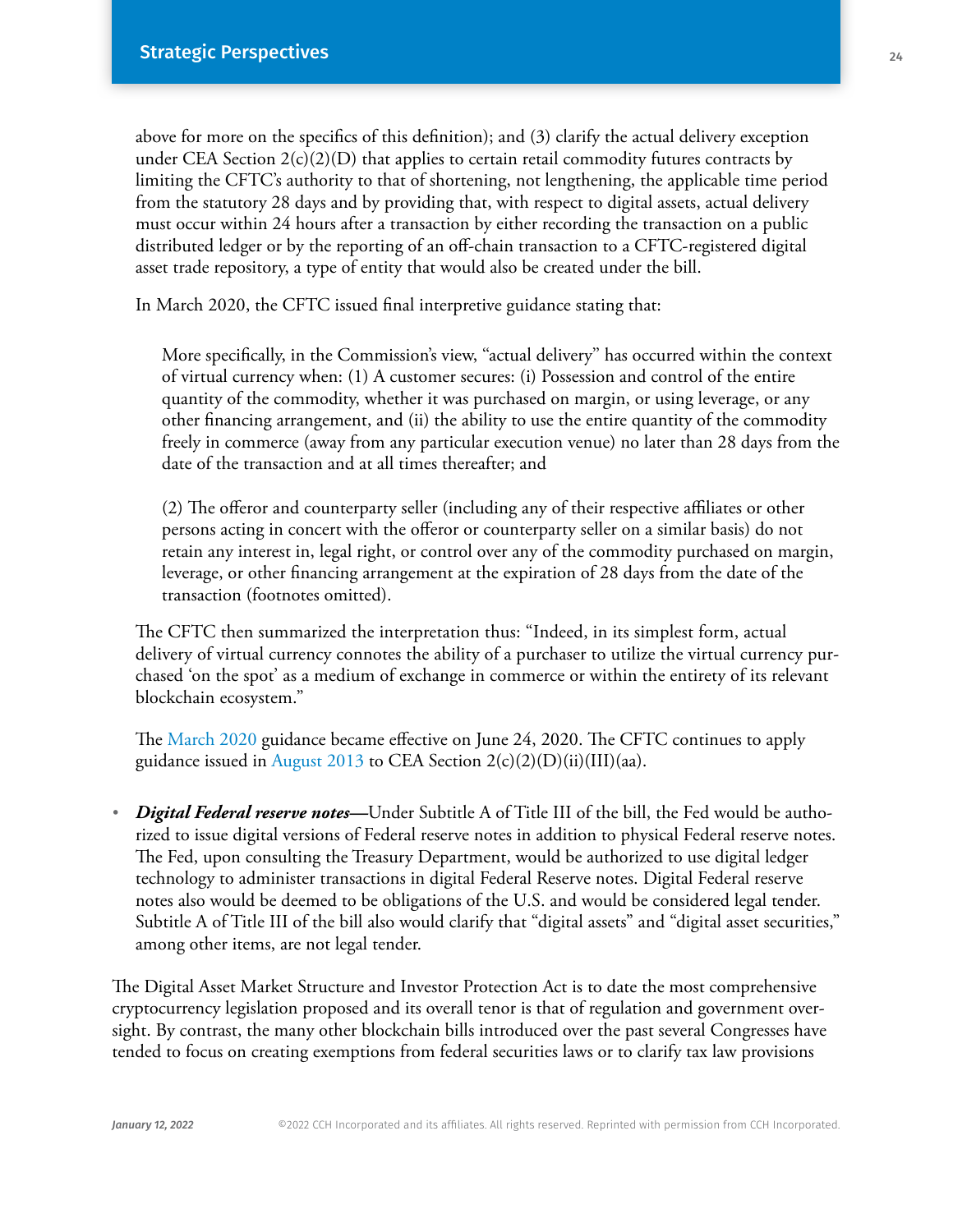in a manner that would be advantageous for those who issue or invest in digital assets. Given the tenor of the blockchain provisions contained in the Build Back Better Act, it appears that Congress is perhaps ready to further regulate at least the federal tax aspects of digital assets in order to prevent tax evasion but it remains to be seen if Congress will seek to regulate other aspects of digital asset markets. In the near term, the most likely legislative action on digital assets will continue to focus on possible enactment of S. 3249's clarification of the tax reporting provision contained in the Infrastructure Investment and Jobs Act.

## Build Back Better Act

The Biden Administration's signature legislative package formally styled as the Build Back Better Act passed the House in 2021 after moderates and progressives within the Democratic party resolved differences that had prevented earlier floor action on the bill. Republicans have largely been absent from negotiations over the BBBA because Democrats have elected to invoke the budget reconciliation process to advance the package of social safety net reforms contained in the BBBA. That has meant that most negotiations over the contents of the BBBA have taken place between the Biden Administration, House Democrats, and Sens. Joe Manchin (D-WVa) and Kyrsten Sinema (D-Ariz), the latter of which also was a key player in advancing the bipartisan infrastructure bill that became law in fall 2021. Senator Manchin has been the main public face of moderate Democrats with respect to the BBBA and had successfully negotiated a smaller price tag for the BBBA before announcing during an interview in late 2021 that he would not vote for the BBBA in its current form.

Democratic leadership in the Senate has elected to focus on voting rights legislation and possible revisions to the Senate's filibuster rule in January 2022, thus likely delaying progress on the BBBA until a later time. Meanwhile, relevant Senate committees have proposed a collection of provisions that would comprise a Senate version of the BBBA. With respect to the corporate and individual tax provisions, few differences exist between the House and Senate versions of the BBBA. As a practical matter, significant differences would not be expected here because it is the corporate and individual tax provisions, coupled with funding for increased IRS enforcement activities, that are the primary source of funding for the larger set of social safety net provisions that form the core of the Build Back Better Act. However, given the opened-ended nature of negotiations, the BBBA is likely to be significantly amended before lawmakers consider a final version of the legislation.

The text of the BBBA, as passed by the House, consists of the November 3, 2021 House Rules Committee Print, the manager's amendment dated November 4, 2021, and the manager's amendment dated November 18, 2021. A [section-by-section summary](https://rules.house.gov/sites/democrats.rules.house.gov/files/Section_by_Section_BBB_RCP117-18__.pdf) provides additional information, although some section numbers no longer match the underlying bill text because of later amendments to the bill.

The tax provisions contained in the Senate version of the BBBA can be found in a draft published by the Senate Finance Committee on December 11, 2021. Although most other Senate committees also have released [updated drafts](https://www.democrats.senate.gov/senate-committee-cbo-scores-for-build-back-better) of BBBA text via the Senate Democrats' website, the Senate Judiciary Committee has not yet released its text for provisions that address funding for the Department of Justice's Tax Division and funding for DOJ and Federal Trade Commission antitrust enforcement.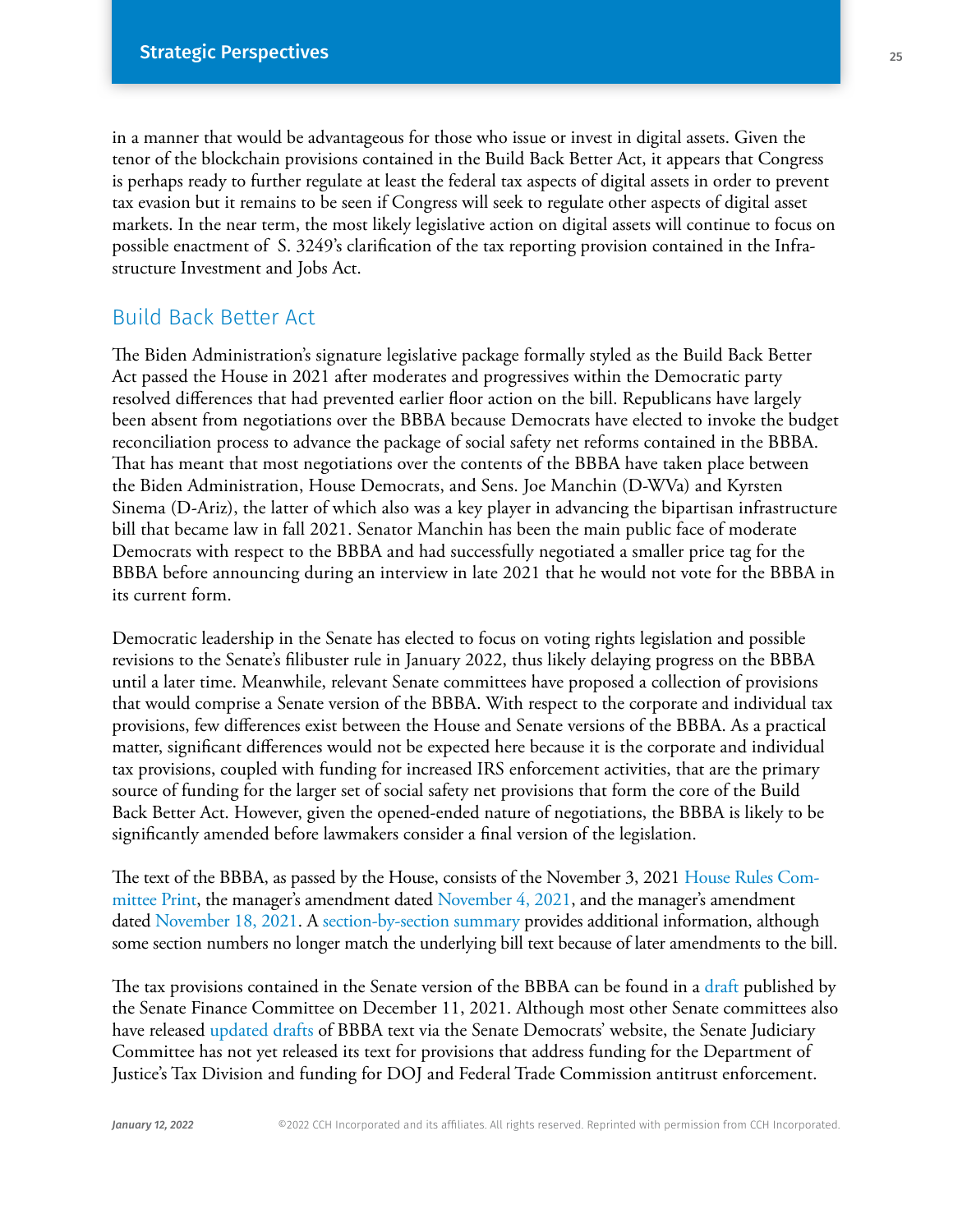The Senate committees that have released updated BBBA text, include:

- **·** Title I —Agriculture, Nutrition, and Forestry.
- **·** Title II—Health, Education, Labor, and Pensions.
- **·** Title III—Environment and Public Works.
- **·** Title IV—Banking, Housing, and Urban Affairs.
- **·** Title V—Homeland Security and Governmental Affairs.
- **·** Title VI—Judiciary (not available as of publication).
- **·** Title VII—Energy and Natural Resources.
- **·** Title VIII—Commerce, Science, and Transportation.
- **·** Title IX—Indian Affairs.
- **·** Title X—Small Business and Entrepreneurship.
- **·** Title XI—Veterans' Affairs.
- **·** Title XII—Finance.

The Senate Democrats' website also included CBO scoring, and in the case of the Finance Committee, a score by the Joint Committee on Taxation (JCT). The main differences between the House and Senate tax provisions, thus far, emphasize IRS enforcement-related priorities. As a result, the Senate version is significantly more generous in funding IRS taxpayer services than the House version, is somewhat more generous than the House version in funding IRS enforcement activities, is less generous than the House version in funding IRS operations support, and is identical to the House version in funding IRS business systems modernization. The remainder of the House and Senate BBBA revenue-raising provisions are otherwise similar regarding corporate and individual taxation. With respect to the Senate tax provisions, the JCT indicated that they could raise \$1.44 trillion over ten years. However, the JCT document linked to by the Senate Democrats' website is labeled "Very Preliminary" and does not appear on the JCT's website.

A previous [CBO score](https://www.cbo.gov/publication/57627) for the House version of the BBBA (before House passage) indicated that the bill would result in a net increase to the budget deficit of \$367 billion over ten years. The CBO, however, did not score the proposed changes in revenue expected from increased IRS enforcement of tax laws; nevertheless, the CBO estimated that outlays in the BBBA for IRS enforcement would yield \$207 billion in revenue. The White House previously [estimated](https://www.whitehouse.gov/briefing-room/statements-releases/2021/10/28/build-back-better-framework/) that funding for increased IRS enforcement could yield \$400 billion in revenue. A subsequent [CBO analysis](https://www.cbo.gov/publication/57676) of the version of the BBBA that passed the House retained the \$207 billion estimated revenue from the tax provisions in the bill. The JCT also [scored](https://www.jct.gov/publications/2021/jcx-46-21/) the revenue raising provisions of the House version of the BBBA at the time of House passage and estimated that the bill would raise \$1.48 trillion over ten years.

The charts below compare and contrast the House and Senate versions of the BBBA with respect to: (1) corporate taxes; (2) executive compensation; (3) individual taxes; (4) tax enforcement; (5) blockchain; (6) antitrust; and (7) law practice. A more detailed description of the BBBA as passed by the House can be found in Mark S. Nelson, J.D., ["House sends Build Back Better Act to Senate](https://business.cch.com/srd/SRD-MSN-BBBA-HousePassage-111921.pdf)," *Securities Regulation Daily* (November 19, 2021).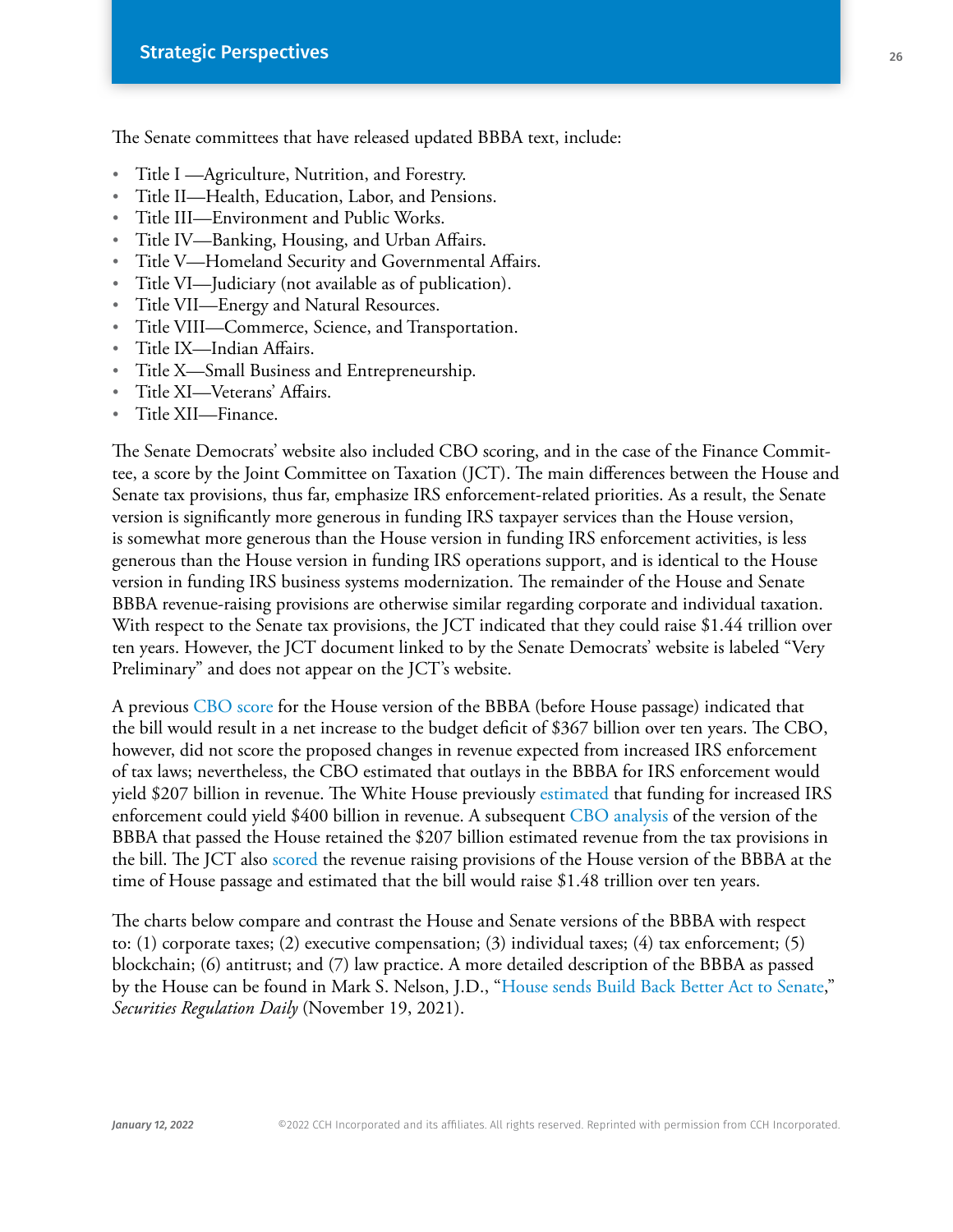## Build Back Better Act: House and Senate versions compared

#### Corporate taxes

| <b>House version</b> |                                                                                                                                                                                        | <b>Senate version</b> |                                                                                                                                                                                                  |
|----------------------|----------------------------------------------------------------------------------------------------------------------------------------------------------------------------------------|-----------------------|--------------------------------------------------------------------------------------------------------------------------------------------------------------------------------------------------|
| §138101              | Would impose corporate alternative<br>minimum tax of 15 percent of adjusted<br>financial statement income for corporations<br>with income of more than \$1 billion.                    | §128101               | Same.                                                                                                                                                                                            |
| §138102              | Would impose a 1 percent excise tax on stock<br>repurchases by corporations whose stock is<br>traded on established securities markets.                                                | \$128102              | Same.                                                                                                                                                                                            |
| \$138142(a)          | Would clarify that losses on worthless<br>securities that are capital assets are realized at<br>the time of an identifiable event establishing<br>the worthlessness of the securities. | \$128142(a)           | Same                                                                                                                                                                                             |
| \$138142(b)          | Would allow for the deferral of some losses<br>in controlled group corporate liquidations.                                                                                             | \$128142(b)           | Same.<br>But would also clarify that cancellation,<br>lapse, expiration, termination, and<br>worthlessness of property shall be<br>treated in the same manner as a transfer<br>of such property. |

## Executive compensation

| <b>House version</b> |                                                                                                                                                                                                                                                                                                               | <b>Senate version</b> |       |
|----------------------|---------------------------------------------------------------------------------------------------------------------------------------------------------------------------------------------------------------------------------------------------------------------------------------------------------------|-----------------------|-------|
| \$138501             | Would add an aggregation provision to IRC<br>Section 162(m), which disallows a deduction in<br>the case of excessive employee remuneration.                                                                                                                                                                   | §128501               | Same. |
|                      | "Applicable employee remuneration" would be<br>revised to include other forms of compensation<br>and the Treasury Department would be<br>required to issue regulations addressing the<br>performance of services other than as an<br>employee and compensation provided via a<br>passthrough or other entity. |                       |       |

## Individual taxes

| <b>House version</b> |                                                                                                                                                                                                                                                                                                                                     | <b>Senate version</b> |                                                                                                                                                                        |
|----------------------|-------------------------------------------------------------------------------------------------------------------------------------------------------------------------------------------------------------------------------------------------------------------------------------------------------------------------------------|-----------------------|------------------------------------------------------------------------------------------------------------------------------------------------------------------------|
| \$138203             | Would impose a 5 percent surcharge on a<br>taxpayer's modified adjusted gross income<br>in excess of \$10 million plus an additional 3<br>percent surcharge for a taxpayer with modified<br>adjusted gross income in excess of \$25 million.<br>Different thresholds apply to married taxpayers<br>filing separately and to trusts. | \$128203              | Same.<br>But would add an exception for electing<br>small business trusts, would address<br>the foreign tax credit, and would provide<br>adjustments for partnerships. |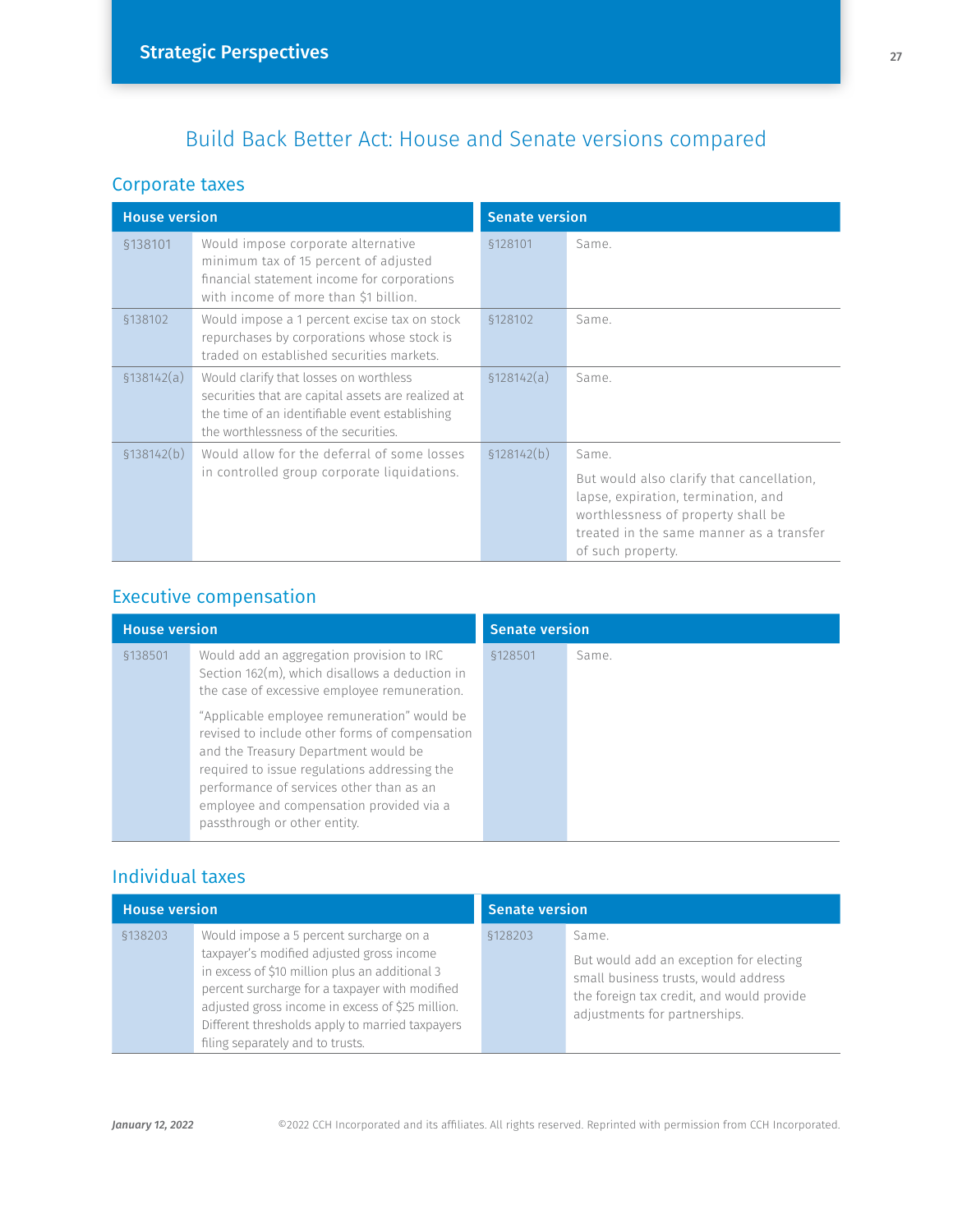## Individual taxes (cont'd)

| <b>House version</b> |                                                                                                                                                                                                                                                                                                                                                    | <b>Senate version</b> |       |
|----------------------|----------------------------------------------------------------------------------------------------------------------------------------------------------------------------------------------------------------------------------------------------------------------------------------------------------------------------------------------------|-----------------------|-------|
| \$138301             | Persons (applicable taxpayers) with large<br>individual retirement plan balances would<br>not be allowed to make annual additions to<br>those plans if the annual additions would<br>exceed the excess (if any) of the applicable<br>dollar amount (\$10 million) for the taxable<br>year over the aggregate vested balances of all<br>such plans. | §128301               | Same. |
| \$138302             | Would require taxpayers with large retirement<br>account balances to make annual minimum<br>distributions if their income is above the<br>thresholds ("dollar limit") for "applicable<br>taxpayers" contained in Section 138301.                                                                                                                   | \$128302              | Same. |
| \$138311             | Would eliminate the "back-door" Roth IRA<br>strategy that resulted from an amendment<br>to tax laws that applied to Roth IRA<br>contributions but not to Roth IRA conversions.                                                                                                                                                                     | \$128311              | Same. |

## Tax enforcement

| <b>House version</b> |                                                                                                                                                                                                                                                                       | <b>Senate version</b> |                                                                                                                                                                                         |
|----------------------|-----------------------------------------------------------------------------------------------------------------------------------------------------------------------------------------------------------------------------------------------------------------------|-----------------------|-----------------------------------------------------------------------------------------------------------------------------------------------------------------------------------------|
| §63001               | Would allocate \$498 million to the<br>Department of Justice's Tax Division to pursue<br>civil and criminal tax evasion cases.                                                                                                                                        | $\delta$              | Not available.                                                                                                                                                                          |
| §136901              | Would provide more than \$4 billion to the IRS<br>to enforce tax credit provisions contained in<br>the BBBA's green energy subtitle.                                                                                                                                  | \$126901              | Same.                                                                                                                                                                                   |
| §138312              | Would reset the statute of limitations<br>period for individual retirement plan non-<br>compliance at six years.                                                                                                                                                      | \$128312              | Same.                                                                                                                                                                                   |
| §138401              | Would allocate to the IRS:<br>• \$1.9 billion for taxpayer services;<br>• \$44.9 billion for enforcement; and<br>• \$32.1 billion for operations and business<br>systems modernization.                                                                               | \$128401              | Would allocate to the IRS:<br>• \$3.2 billion for taxpayer services;<br>• \$45.6 billion for enforcement; and<br>• \$30.1 billion for operations and<br>business systems modernization. |
| \$138403             | Would repeal an IRS requirement that<br>a supervisor approve an employee's<br>assessment of a penalty; the BBBA also would<br>require IRS supervisors to certify quarterly<br>that relevant IRS administrative policies have<br>been followed in assessing penalties. | \$128403              | Same.<br>But adds: "The quarterly certification<br>required under this section shall not<br>affect liability for any penalty under<br>this title."                                      |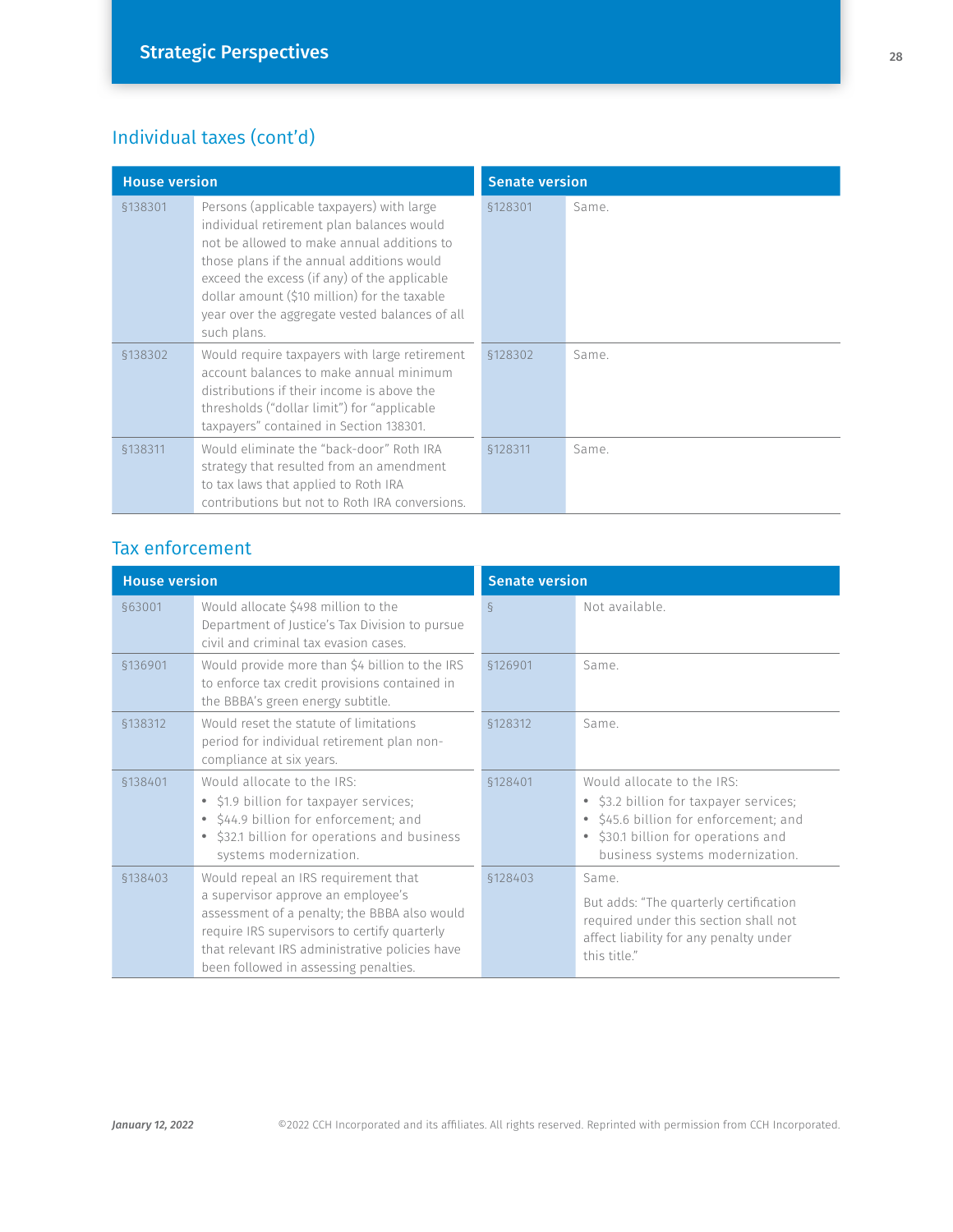#### **Blockchain**

| <b>House version</b> |                                                                                                                                                                                | <b>Senate version</b> |       |
|----------------------|--------------------------------------------------------------------------------------------------------------------------------------------------------------------------------|-----------------------|-------|
| §138150              | Would amend the Internal Revenue Code to<br>include digital assets in provisions dealing with<br>constructive sales.                                                           | \$128149              | Same. |
| \$138152             | Would incorporate digital assets into IRC<br>Section 1091 on wash sales by replacing<br>"stock or securities" with a blockchain-<br>inclusive definition of "specified asset." | \$128151              | Same. |
| §138401              | Would include digital assets among the<br>IRS's statutory enforcement priorities by<br>providing for digital asset monitoring and<br>compliance activities.                    | \$128401              | Same. |

#### Antitrust

| <b>House version</b> |                                                                  | Senate version   |                |
|----------------------|------------------------------------------------------------------|------------------|----------------|
| §62001               | Would allocate \$500 million to the DOJ's<br>Antitrust Division. | $\breve{\sigma}$ | Not available. |
| §62002               | Would allocate \$500 million to the FTC.                         |                  | Not available. |

#### Law practice

| <b>House version</b> |                                                                                                                                                                                                                                                                                                     | <b>Senate version</b> |       |
|----------------------|-----------------------------------------------------------------------------------------------------------------------------------------------------------------------------------------------------------------------------------------------------------------------------------------------------|-----------------------|-------|
| \$138518             | Would amend IRC Section 162 to allow the<br>deducting of out of pocket litigation costs<br>in the year they are incurred instead of<br>at the end of litigation (i.e., disregard the<br>possibility that such amount will be repaid<br>and do not reduce income from a recovery<br>by such amount). | \$128513              | Same. |

## Conclusion: a forecast for 2022

The coming year likely will bring more of the same legislation on topics familiar to securities practitioners, such as curbing China's influence in U.S. markets and further limiting insider trading with respect to federal judges and Fed officials. However, other legislative topics are less certain, including the reauthorization of the CFTC and the regulation of stablecoins, although there appears to be a growing consensus that stablecoins should be regulated in some manner. Equally unsure is the fate of the Build Back Better Act. The BBBA, as currently drafted, would be funded largely through tax increases on corporations and wealthy individuals, while also increasing government revenues via renewed IRS enforcement activities and, more specifically, IRS enforcement regarding virtual currency transactions.